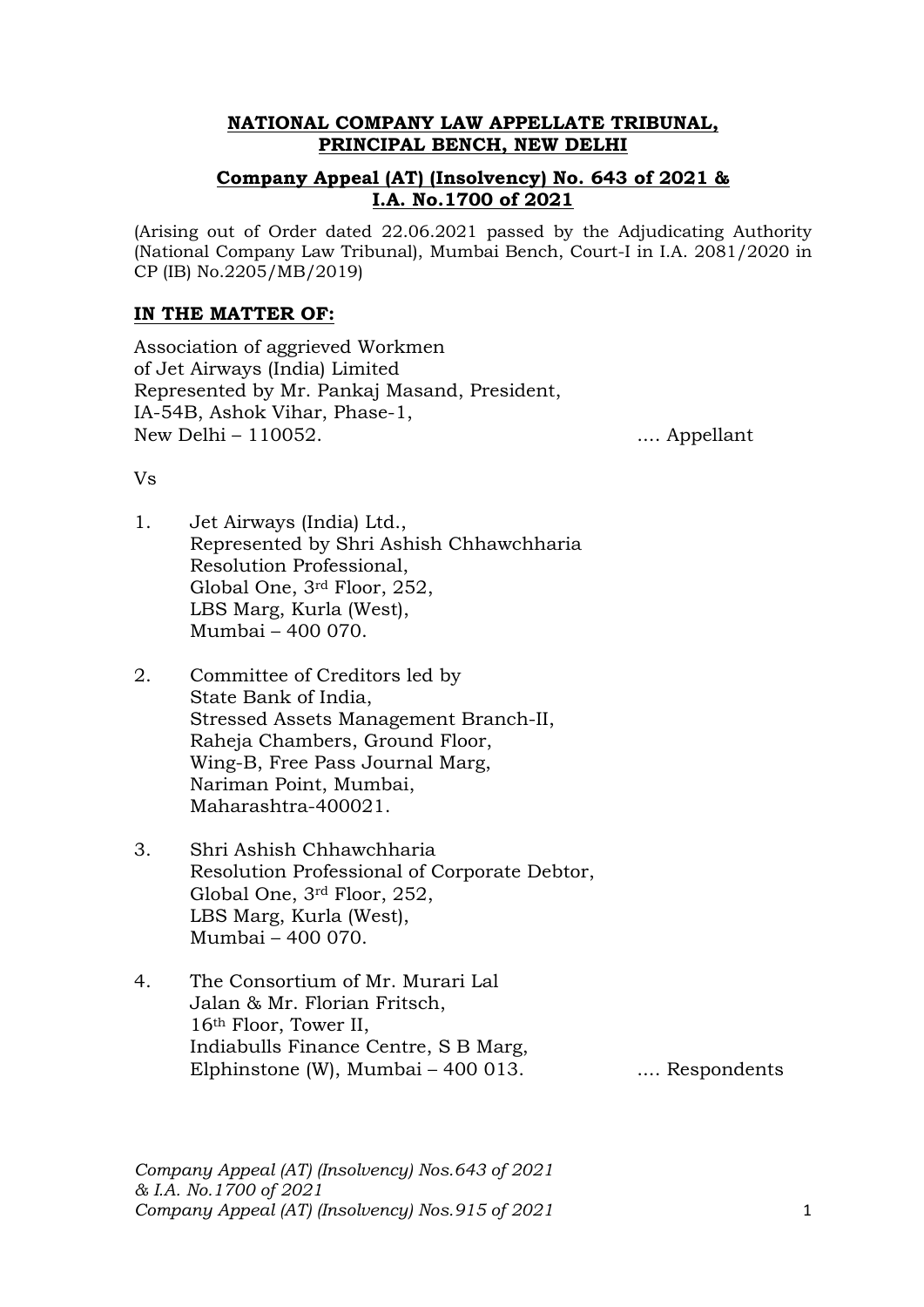#### **Present:**

| <b>For Appellant:</b>   | Mr. Nikhil Nayyar, Sr. Advocate with Ms. S.<br>Manjula Devi, Advocate                                                                                                     |  |
|-------------------------|---------------------------------------------------------------------------------------------------------------------------------------------------------------------------|--|
|                         | Dr. KS Ravichandran (CS)                                                                                                                                                  |  |
| <b>For Respondents:</b> | Mr. Arun Kathpalia, Sr. Advocate with<br>Mr. Malhar Zatakia, Mr. Nishant Upadhyay,<br>Mr. Madhur Arora, Mr. Dhiraj Kumar Totala<br>and Ms. Tanya Chib, Advocates (R-1, 3) |  |
|                         | Ms. Isha Malik, Ms. Niharika Shukla and<br>Mr. Raunak Dhillon, Advocates (R-2)<br>Ms. Pooja Mahajan, Mr. Aashish Vats,                                                    |  |
|                         | Mr. Arveera Sharma, and Ms. Mahima Singh,                                                                                                                                 |  |

**Mr. Arveera Sharma, and Ms. Mahima Singh, Advocates (R-4)**

# **With Company Appeal (AT) (Insolvency) No. 915 of 2021**

(Arising out of Order dated 22.06.2021 passed by the Adjudicating Authority (National Company Law Tribunal), Mumbai Bench, Court-I in CP (IB) No.2205/MB/2019)

### **IN THE MATTER OF:**

| 1. Rohit Sharma                    | 2. Arun Sharma                          |
|------------------------------------|-----------------------------------------|
| A 106, Sea Show CGHS, Plot         | 5C Voora Villa, Bhakti Vedanta          |
| No.14, Sector 19B, Dwarka,         | Road, Off ECR, Akkrai,                  |
| Delhi 110075.                      | Injmabakkam, Chennai 600115.            |
| 3. Vikram Malhotra,                | 4. Harpreet Singh                       |
| $T-23/20$ DLF City Phase 3,        | A 404, Versova Breeze CHSL,             |
| Gurugram 122002 Haryana.           | 3 <sup>rd</sup> Cross Lane, Lokhandwala |
|                                    | Complex, Andheri (West),                |
|                                    | Mumbai 400053.                          |
| 5. Aswin Fernandes                 | 6. Biju Anto Fernandes                  |
| 401, Crystal Tower, Military Road, | A1704, Serenity, Raheja                 |
| Marol, Andheri East,               | Reflections, Thakur Village,            |
| Mumbai 400059.                     | Kandivali East, Mumbai 400101.          |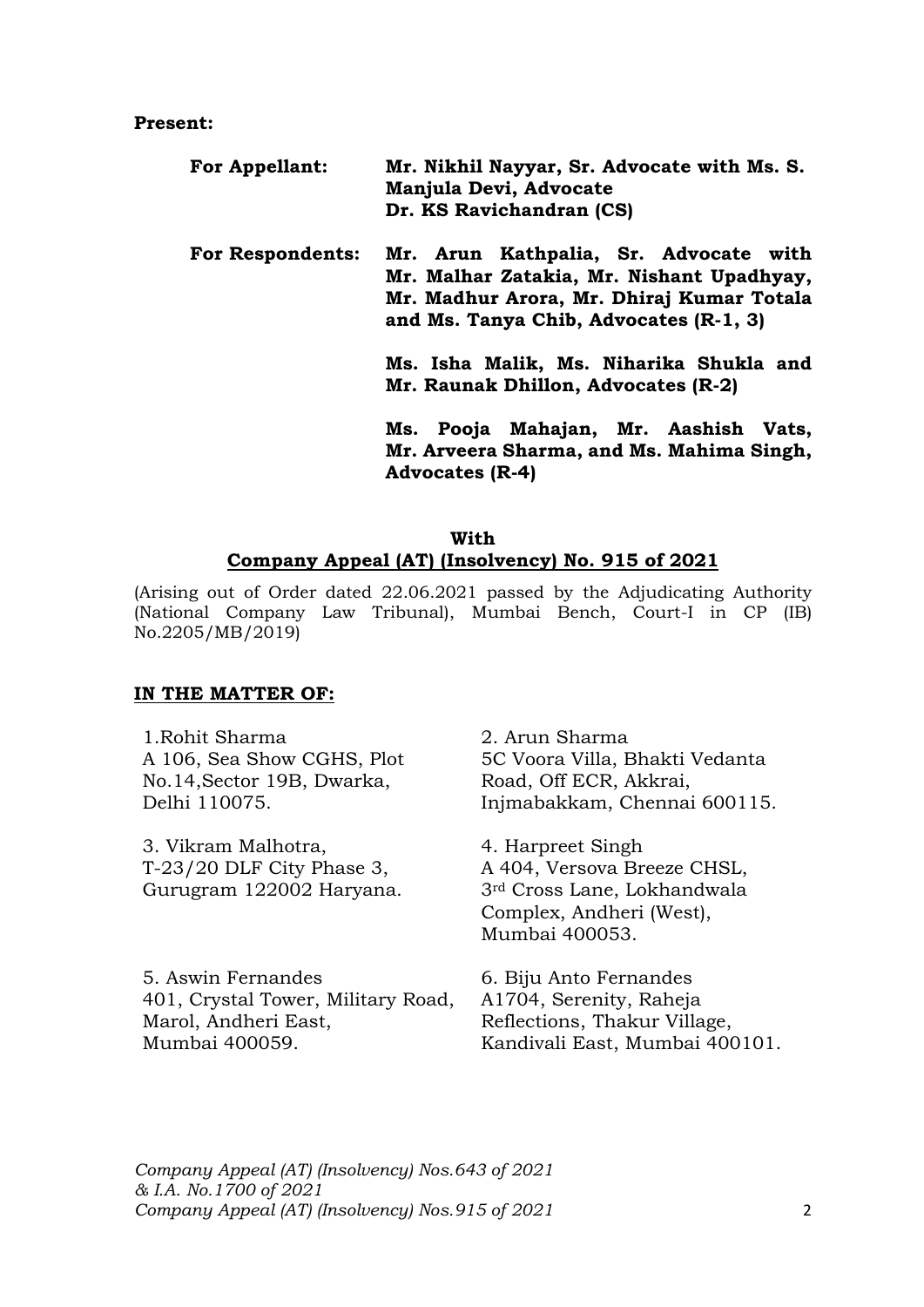7. Gajanan Achyut Nene B/10, Konark Kinara Society, Kalyani Nagar, Pune 411006.

9. Hari Sharan Sinha B-403, Oberoi Park View, Thakur Village, Kandivali, East, Mumbai-400101.

11. Subodh Narendra Sumbh D 23 Seema Apts. Plot No. 7 Sector 11, Dwarka New Delhi 110075.

13. Joseph K George C 101 Serenity Raheja Reflections Thakur Village Kandivali East Mumbai 400101

15. Jeyam Gopinath FG Block 24, Jains Alpine Meadows, Temple Town Road, Chromepet, Chennai 600044.

17. M P Sajumon Villa 3, "Maledathu", Orchidwoods Layout, Brookefields, Kundalahalli, Bangalore-560037.

19. Anil Thomas Menezes 42, Sea Queen Apartments, Opp Sea Princess Hotel, Juhu Tara Road, Juhu, Mumbai 400049.

21. Eugene D' Costa Evershine Enclave, Sundaram Bldg. B/303, Mira Road East, Thane 401107.

23. Rohit Bhasin Flat C 2003, Raheja Reflections, Thakur Village, Kandivali East, Mumbai 400101.

8. Sreemukundan V M304, Vaishnavi Ratanam, S.M. Road, Jalahalli, T. Dasarahalli, Bangalore 560057

10. Zerxix Hoshang Mirz Q-2, Bharucha Baug, S.V. Road, Andheri (West), Mumbai 400058.

12. Rakesh Bhatia B-204, Gokul Apartment, Plot No.5B, Sector 11, Dwarka, New Delhi – 110075.

14. Bikram Kishor Dash 1103 B Wing Satellite Royale Film City Road Goregaon East Mumbai 400063.

16. STM Sasikumar Plot No.75, Door No.12, Sabari Nagar, 1st Cross Street, Porur, Chennai 600116.

18. Naga Venkata Rama Chandra Rao Majesty Plot No.6, Sahaj Enclave Ramachandra Colony, Manapakkam, Chennai 600125.

20. Sameer Vibhakar Buch E/205, Orchid Suburbia, New Link Road, Opp Vora Castle, Kandivali West, Mumbai 400067.

22. Chandan Chettri 68C, Dr. G S Bose Road, Picnic Garden, Kolkata – 700039.

24. Brajesh Singh Sirohi A603, Rohan Jharoka, Kempapura, Yemalur, Bangalore 560037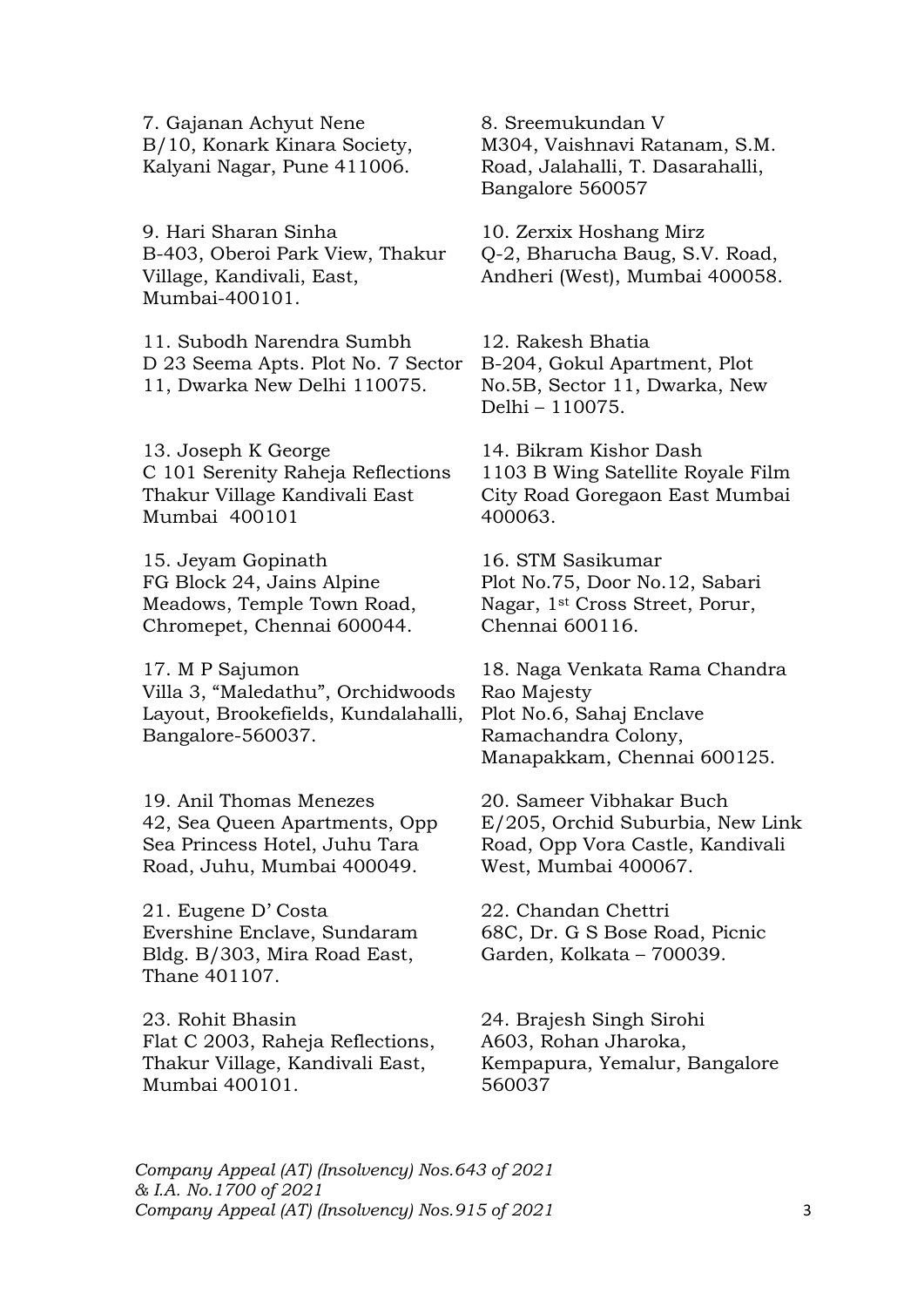25. Vadivel Loganathan Raja Garden, Plot No. 12, Varghese Avenue, Maruthupandiyar St., Chitlapakkam, Chennai – 600064, Tamil Nadu.

27. Jamal Syed Karan C, Vishal Nagar, Mith Chowki, Madh Marve Road, Mumbai 400064.

29. Sudipto Sur E-202 Lok Society, Mayur Vihar-1, New Delhi 110091

31. Amitabh Sinha Flat 1101, Dheeraj Valley Tower, Mohan Gokhle Rd., Nr Sai Baba Complex, Goregoan East, Mumbai 400063

33. Gaurav Kashyap U-27/3, First Floor, DLF City Phase-3, Gurgaon-122002, Haryana.

35. Ayikomath Balagopal 203/Pinewood, Raheja Willows, Akruli Road, Lokhandwala Township, Kandivali East, Mumbai-400101.

37. Narsinga Vivekananda Rao 1202 Radha Krishna, Radha Residency, Siddharth Nagar, Borivali (E) Mumbai 400066.

39. Venkata Vinayaka Sista Flat No.504, Building No.1, Sanskruti Complex, Opp. St. Lawrence School, Kandivali East Mumbai 400101.

41. Shobhit Arora 220, Aravali Apartment, Alaknanda, New Delhi-110019.

26. Nitin Surve 1306, Pearl Residency, JP Road, Azad Nagar, Andheri West, Mumbai 400053.

28. Leo Jude Alvares 11A Adithi, 2 Mugalivakkam Main Road Porur, Chennai 600116.

30. Srikanthan K S Plot No.64, Utopia, Tarabanahalli, Chikkajala Post, Bengaluru 562157

32. Rajendra Kumar B-2007, Oberoi Splendor, JVLR Andheri (East), Mumbai-400060.

34. Sahukara Prakash D202, Ramky Towers, Gachibowli, Hyderabad – 500032, Telangana.

36. Vinay Pradhan Room No. 303, Hotel Airport Palace, Behind RGIA Police Station, Shamshabad, Hyderabad 501218.

38. Subbarayudu Daggubati C/504, D2 Serenity, Raheja Reflections, Thakur Village, Kandivali East, Mumbai-400101.

40. Sanjay Subramanian A-604, Gokul Plaza, Thakur Complex, Kandivali (E), Mumbai 400101.

42. Bhagat Singh Tomar 223, Plot 6A, CGHS, Sector 23, Dwarka, Delhi 110078.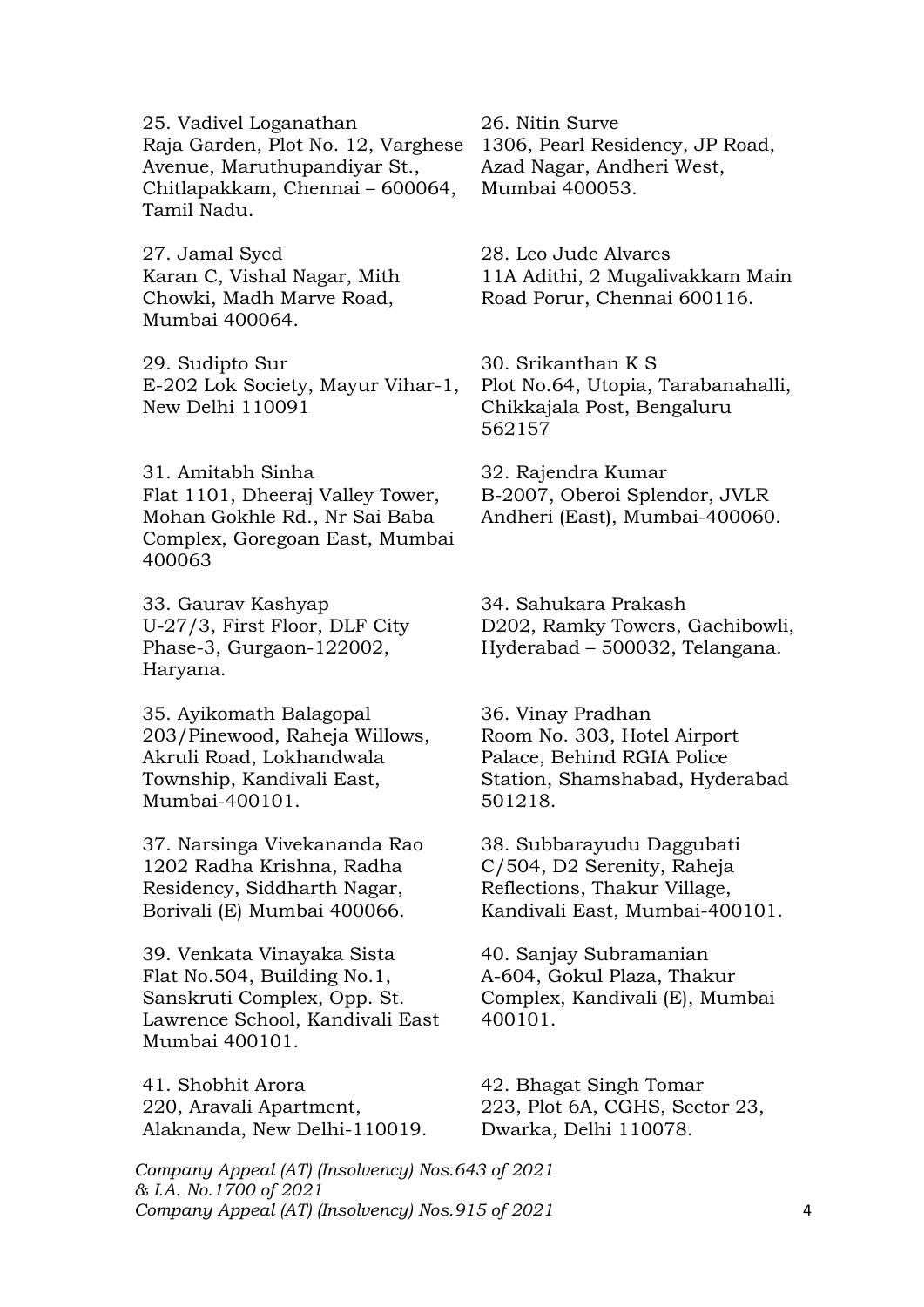43. Shamsunder R Deshkulkarni B4/401, Ascent Residency, Sarvoday Nagar, Jogeshwari East, Mumbai – 40006. .... Appellants

### Vs

- 1. Monitoring Committee through Mr. Ashish Chhawchharia, Jet Airways (India) Limited Global One, 3rd Floor, 252, LBS Marg, Kurla (West), Mumbai – 400070.
- 2. Successful Resolution Applicant Consortium of Mr. Murari Lal Jalan Mr. Florian Fritsch, 9/3 Basant Bihar, Kanke Road, Ranchi (Jharkhand) 835217.
- 3. Shri Ashish Chhawchharia Resolution Professional for Jet Airways (India) Limited, Global One, 3rd Floor, 252, LBS Marg, Kurla (West), Mumbai – 400070. ..... Respondents

### **Present:**

| <b>For Appellants:</b>  | Ms. Niddhi Khanna and Mr. Vinamra<br>Kopariha, Advocates.                                                                                                                             |
|-------------------------|---------------------------------------------------------------------------------------------------------------------------------------------------------------------------------------|
| <b>For Respondents:</b> | Mr. Arun Kathpalia, Sr. Advocate with Mr.<br>Rohan Rajadhyaksha, Mr. Parimal Kashyap,<br>Mr. Dhiraj Kumar Totala, Mr. Nishant<br>Upadhyay and Ms. Tanya Chib, Advocates<br>$(R-1, 3)$ |
|                         | Ms. Isha Malik, Ms. Niharika Shukla and Mr.<br><b>Raunak Dhillon, Advocates (R-2)</b>                                                                                                 |
|                         | Ma Deeja Mahajan Mu Aaahjah Vata Mu                                                                                                                                                   |

**Ms. Pooja Mahajan, Mr. Aashish Vats, Mr. Arveera Sharma, and Ms. Mahima Singh, Advocates (R-4)**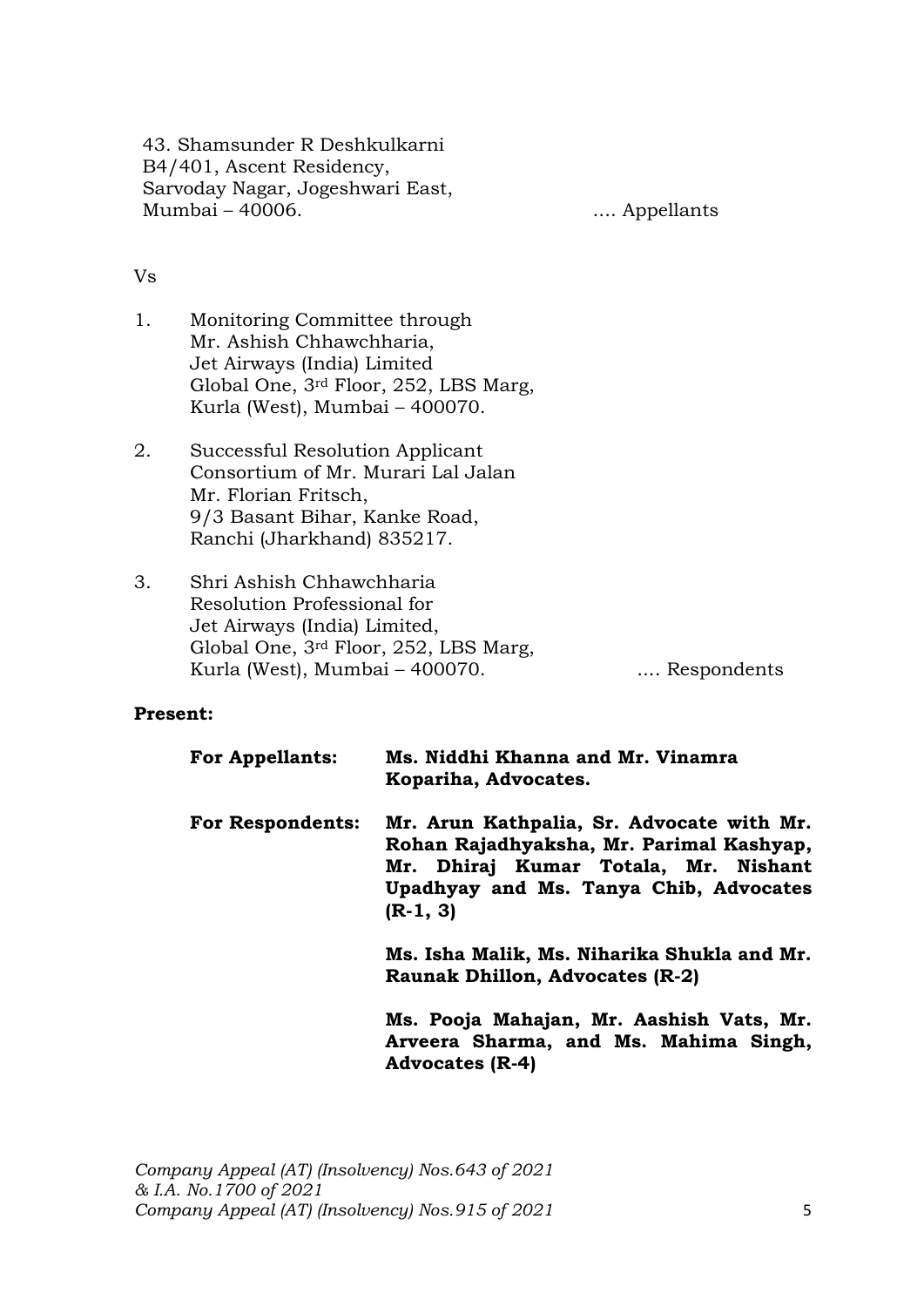#### **J U D G M E N T**

#### **ASHOK BHUSHAN, J.**

We have heard learned Counsel for the parties on 10.01.2022 on the limited question whether the Appellant(s)/ Applicant is entitled to be given a copy of Resolution Plan or any part of the Resolution Plan in the Appeal. In the Application for interim relief, the Appellant had prayed for a direction to Respondent No.3 - Resolution Professional to produce records that is Resolution Plan and its annexures with full set of documents relating to Corporate Insolvency Resolution Process (CIRP) of the Corporate Debtor.

2. We have heard learned Senior Counsel for the Appellant Shri Nikhil Nayyar, Shri Arun Kathpalia, learned Senior Counsel for Respondent Nos.1 and 3 and Ms. Pooja Mahajan, learned Counsel for Successful Resolution Applicant and learned Counsel appearing for Committee of Creditors.

3. The only question to be considered and answered at this stage is as to whether the Appellant who has filed Appeal against the order of the Adjudicating Authority dated 22nd June, 2021 approving the Resolution Plan submitted by Respondent No.4 is entitled for a copy of Resolution Plan or any part of it in these proceedings.

4. The Appellant is an association of aggrieved workmen of the Jet Airways (India) Ltd. The workmen of Jet Airways (India) Ltd. were Operational Creditors, who have filed their claim before the Resolution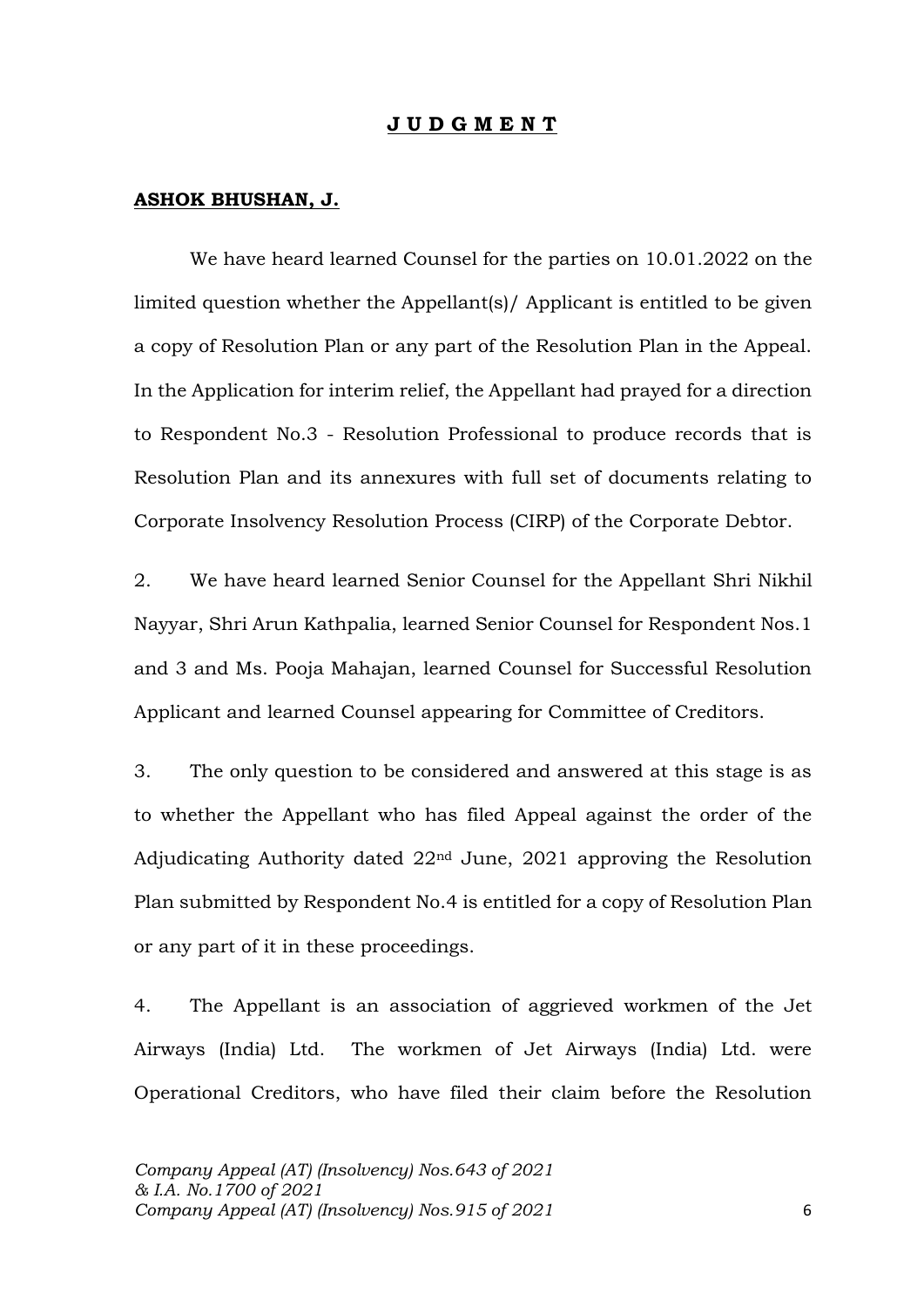Professional. The Resolution Plan allocated workmen and employees an amount of Rs.52 Crores. This Appeal has been filed by the Appellant challenging the order of the Adjudicating Authority approving the Resolution Plan on several grounds as contained in the grounds stated in paragraph 9 of the Memo of Appeal.

5. learned Senior Counsel for the Appellant submits that confidentiality in the CIRP proceeding as mentioned in Insolvency and Bankruptcy Code, 2016 (hereinafter referred to as the 'Code') is very limited and where confidentiality is required to be maintained, the Code and Regulation clearly provides for them. The limited circumstances that confidentiality is provided for is at the stage of CIRP, and the rationale for the provisions are to – (i) enable maximization of bids; and (ii) prevent competitors from posing as applicants to surreptitiously use information for their own gain. In terms of Section 31(3)(b) of the Code, once the Plan is approved, the RP is obligated to forwards the entire records of the CIRP along with the Resolution Plan to Insolvency and Bankruptcy Board of India (Board) to be recorded in its database. Thus, clearly, the information is not meant to be confidential after the CIRP has concluded. It is submitted that in the impugned order, there is no discussion of compliance of Section 30, subsection (2) and Regulation 37 and 38 and to effectively support the grounds taken in the Appeal, the Appellant is entitled for copy of Resolution Plan.

6. Learned Counsel appearing for Respondent No.4, Ms. Pooja Mahajan has refuted the submissions of the learned Counsel for the Appellant. It is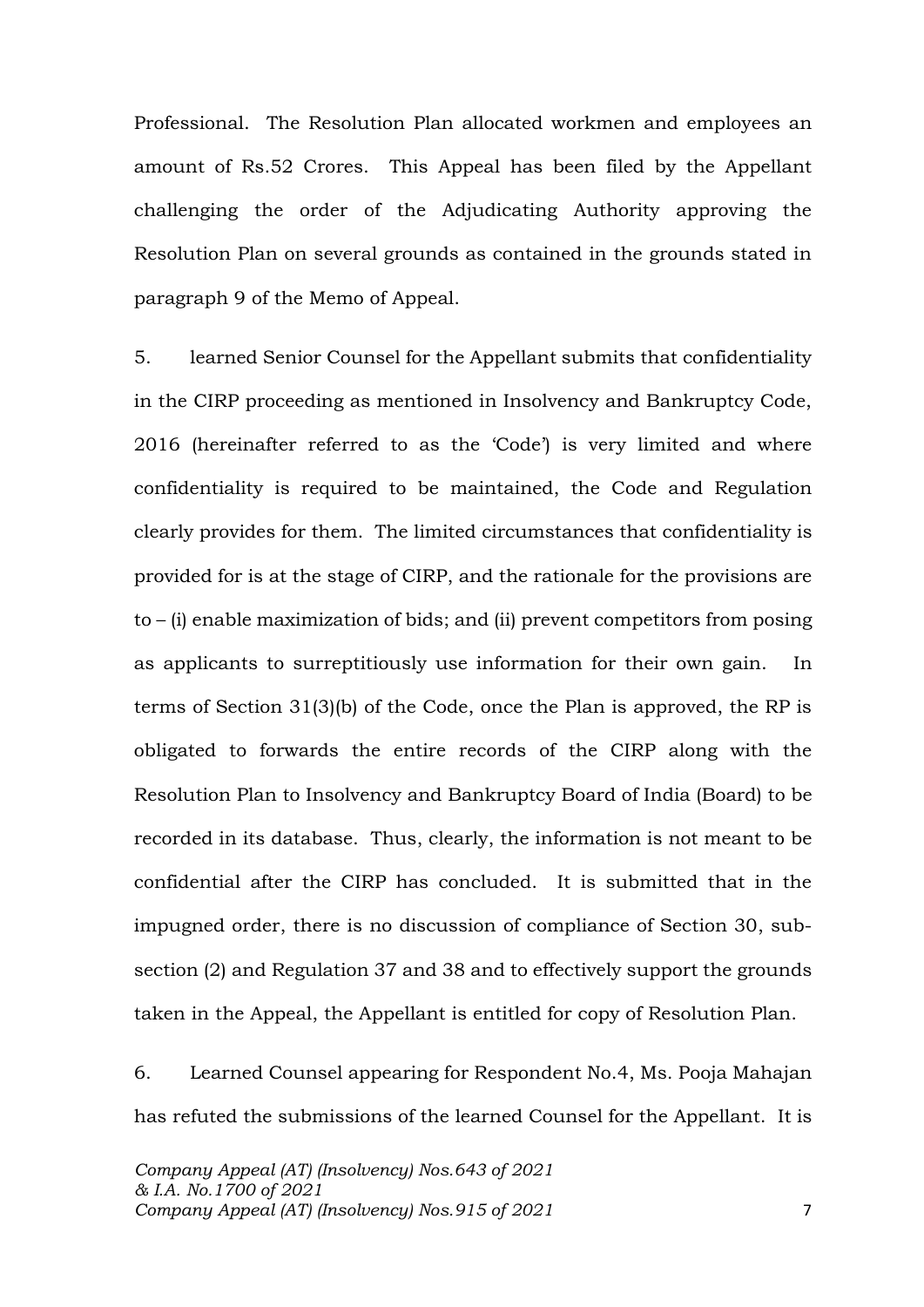submitted that Resolution Plan is a confidential document and contains confidential information about the Corporate Debtor and the Successful Resolution Applicant, which are not available in the public domain. No information or material of the Resolution Plan can be disclosed in part or in whole to any person without the prior consent of the Resolution Applicant. Further, the requirement of law is to share copy of the Resolution Plan only with the Members and participants in the Committee of Creditors (CoC). The Appellant Association being not entitled to participate in the CoC cannot claim copy of Resolution Plan. She further submits that various other workmen/ employees' associations have filed applications before Adjudicating Authority praying for copy of the Resolution Plan, which was rejected by Adjudicating Authority on 22nd February, 2021. It is only the participants of the CoC meeting, who are entitled to receive all agenda documents etc. and apart from the participants, no one is entitled to receive Resolution Plan. Referring to Regulation 39(5A) of Insolvency and Bankruptcy Board of India (Insolvency Resolution Process for Corporate Persons) Regulation, 2016 (hereinafter referred to as 'Process Regulation 2016), she submits that it contains legislative intendment that only the principle or formulae for payment of debts under the Resolution Plan has to be communicated to the claimants. The Corporate Debtor being listed company, it has complied with SEBI (Listing Obligations and Disclosure Requirements) Regulations, 2015 disclosing the financial proposal and treatment of stakeholders of the Corporate Debtor under the Resolution Plan. Section 31(3)(b) of the Code,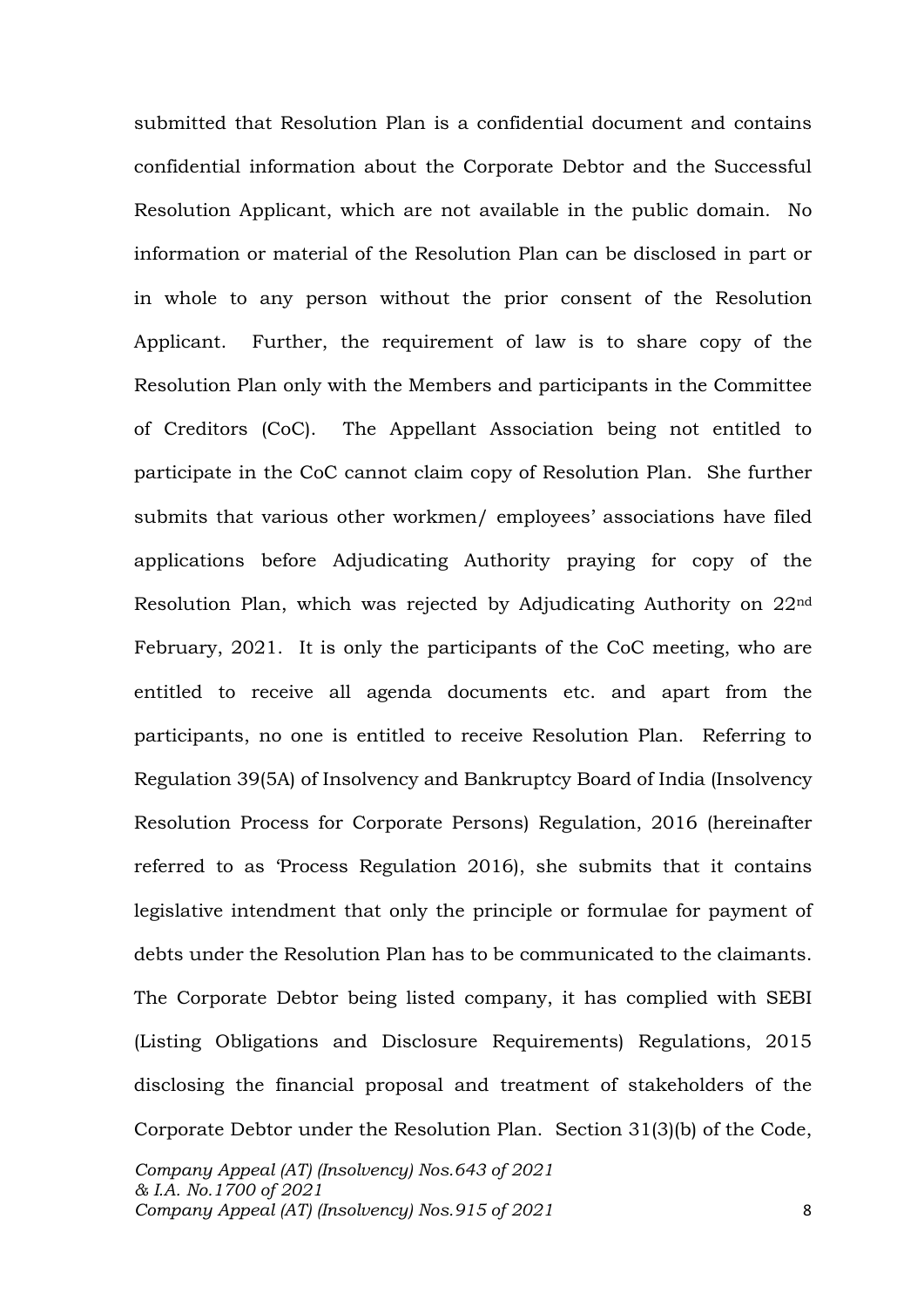which requires Resolution Professional to share all records and Resolution Plan with Board, who is Regulator for Insolvency Professional, is only for record keeping and not as a public document or for publishing on its website. Reference to Section 196(1)(i) of the Code has been made which provides that Board can publish such information, data, research studies and other information as may be specified by Regulations. There is no Regulation requiring the Board to publish any approved Resolution Plan. When an aggrieved person has challenged the order of the Adjudicating Authority approving the Resolution Plan as for example in the present case, the Appellant – Operational Creditor has a limited interest to the extent of satisfaction of their claims in compliance of Section 30, sub-section (2) subclause (b) of the Code. Their role cannot be enlarged by involving them to scrutinize the deliberations or the contents of the entire Resolution Plan. In the present case, there being more than 20,000 Operational Creditors and numerous members (shareholders), the intent of the Code could not have been to allow such creditors, members and stakeholders, a right to review the entire Resolution Plan at the Appeal stage. Merely because Board is a Public Authority, it does not mean that all information provided to Board including confidential information is a public document. Even the right to information under the Right to Information Act, 2005 is not absolute and is subject to certain limitations. Proper forum to adjudicate the applicability of RTI Act, is the competent Authority under the RTI Act and therefore, the same cannot be adjudicated by this Tribunal. The Resolution Plan as approved includes five-year business plan and cash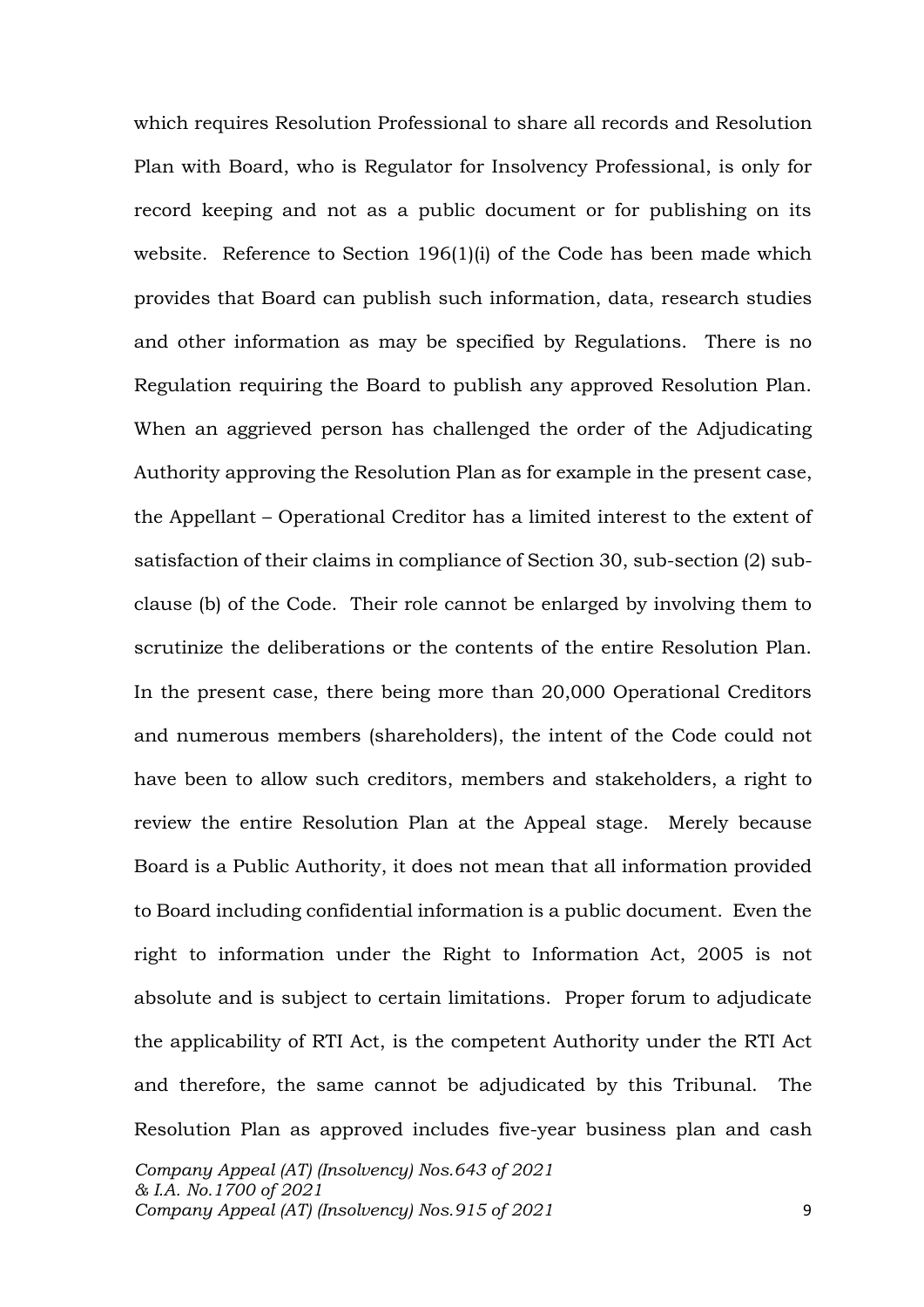projections from the business as calculated and projected by the Successful Resolution Applicant for the revival of the Corporate Debtor. The business plan and financial plan of the Successful Resolution Applicant is a strictly confidential document and any disclosure of the same to any person including the Operational Creditors of the Corporate Debtor would lead the passing of such confidential data to the competitors of the Corporate Debtor and the Successful Resolution Applicant, which could be detrimental to the business and revival of the Corporate Debtor by the Successful Resolution Applicant.

7. Shri Arun Kathpalia, learned Senior Counsel appearing for Resolution Professional also supported the submissions of learned Counsel for the Successful Resolution Applicant. He further submits that details regarding claim allowed to the workmen and employees have already been communicated to the claimants and if directed, Resolution Professional shall provide relevant part of the Resolution Plan dealing the claim of the workmen and employees only.

8. We have considered the submissions of the learned Counsel for the parties. The learned Counsel for the parties also referred and relied on judgments of the Hon'ble Supreme Court and this Tribunal, which we shall consider while considering the detailed submissions.

9. We have heard learned Counsel for the parties and have perused the record.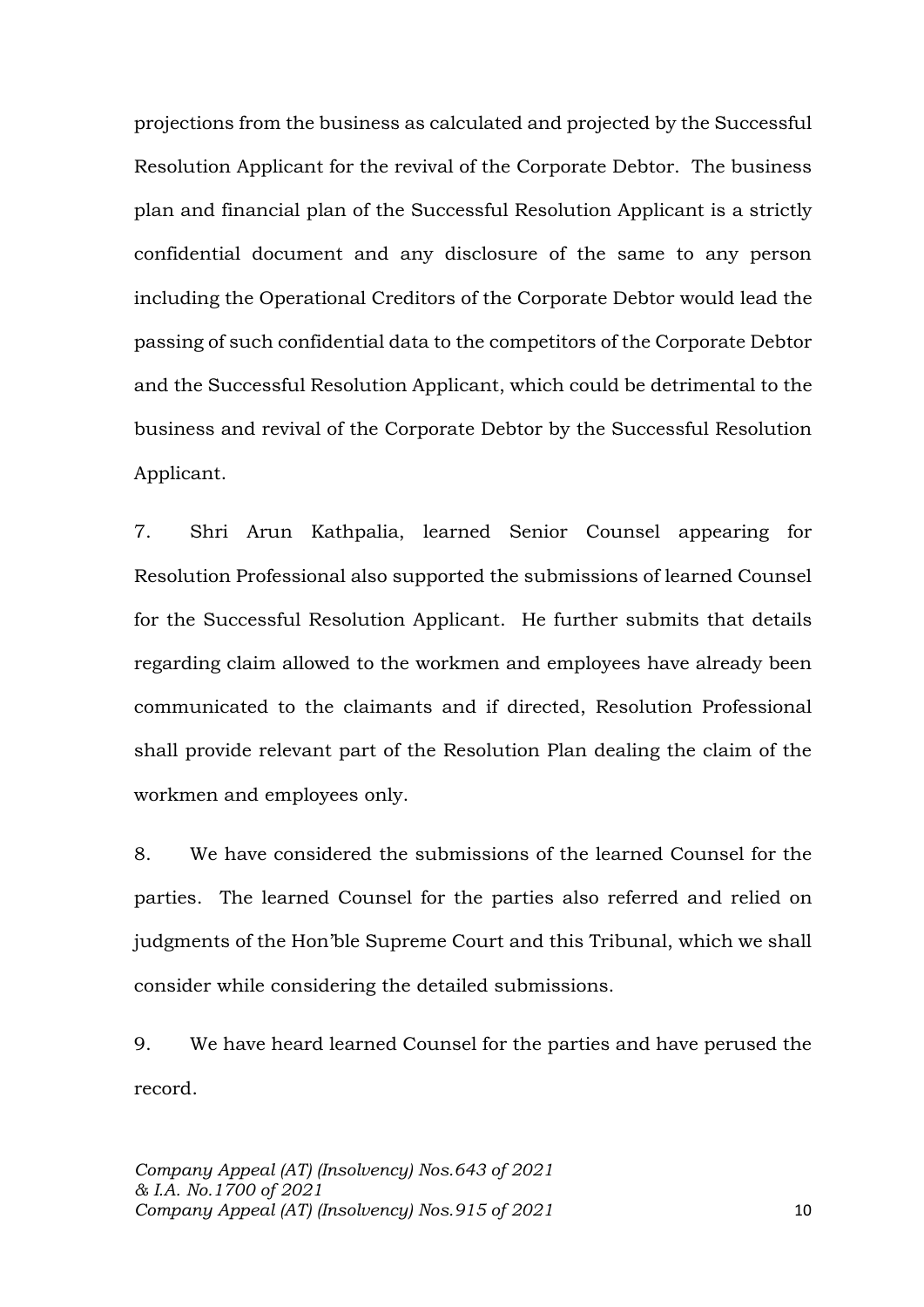10. We first need to notice the scheme of the Code and the Regulations framed thereunder regarding the confidentiality of certain information and reports including the Resolution Plan in the CIRP proceedings. After the public announcement for initiation of Corporate Insolvency Resolution Process, the Interim Resolution Professional is to collect all information relating to the assets, finances and operations of the Corporate Debtor for determining the financial position of the Corporate Debtor; receive and collate all the claims submitted by the creditors; constitute a Committee of Creditors; and to perform other functions as enumerated in Section 18 of the Code. After appointment of Resolution Professional, he has to conduct the Corporate Insolvency Resolution Process including conducting of the meeting of the Committee of Creditors. Section 24 of the IB code deals with meeting of Committee of Creditors and requires Resolution Professional to give notice of each meeting to the Committee of Creditors. Section 24(3) (a), (b) and (c) is as under:

> *"24(3) The resolution professional shall give notice of each meeting of the committee of creditors to-*

> *(a) members of 1 [committee of creditors, including the authorised representatives referred to in sub-sections (6) and (6A) of section 21 and sub-section (5)];*

> *(b) members of the suspended Board of Directors or the partners of the corporate persons, as the case may be;*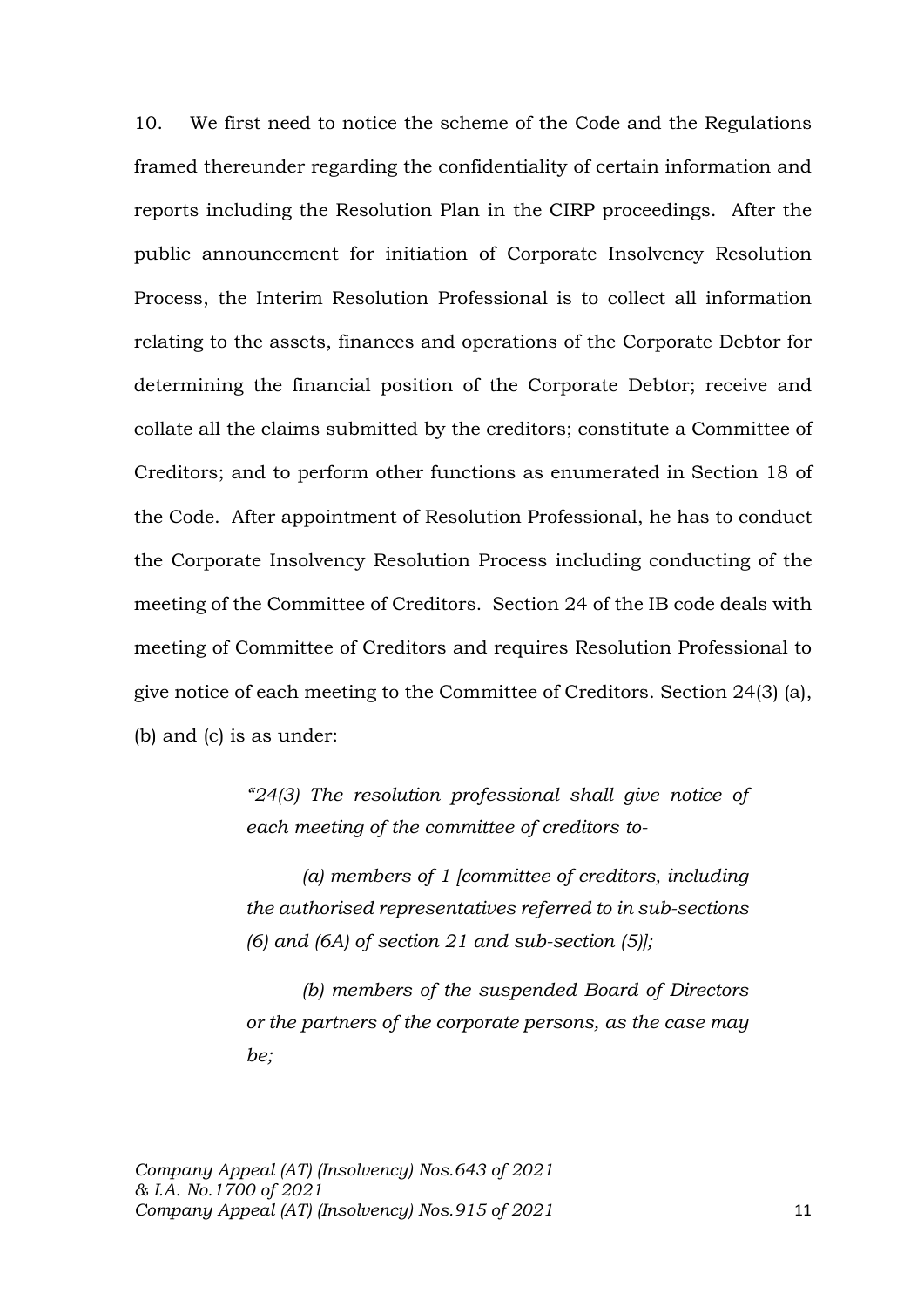*(c) operational creditors or their representatives if the amount of their aggregate dues is not less than ten per cent. of the debt."*

11. Section 29 deals with 'Preparation of information memorandum'. Section 29, sub-section (2) provides:

> *"(2) The resolution professional shall provide to the resolution applicant access to all relevant information in physical and electronic form, provided such resolution applicant undertakes-*

> *(a) to comply with provisions of law for the time being in force relating to confidentiality and insider trading;*

> *(b) to protect any intellectual property of the corporate debtor it may have access to; and*

> *(c) not to share relevant information with third parties unless clauses (a) and (b) of this sub-section are complied with.*

> *Explanation. – For the purposes of this section, "relevant information" means the information required by the resolution applicant to make the resolution plan for the corporate debtor, which shall include the financial position of the corporate debtor, all information related to disputes by or against the corporate debtor and any other matter pertaining to the corporate debtor as may be specified."*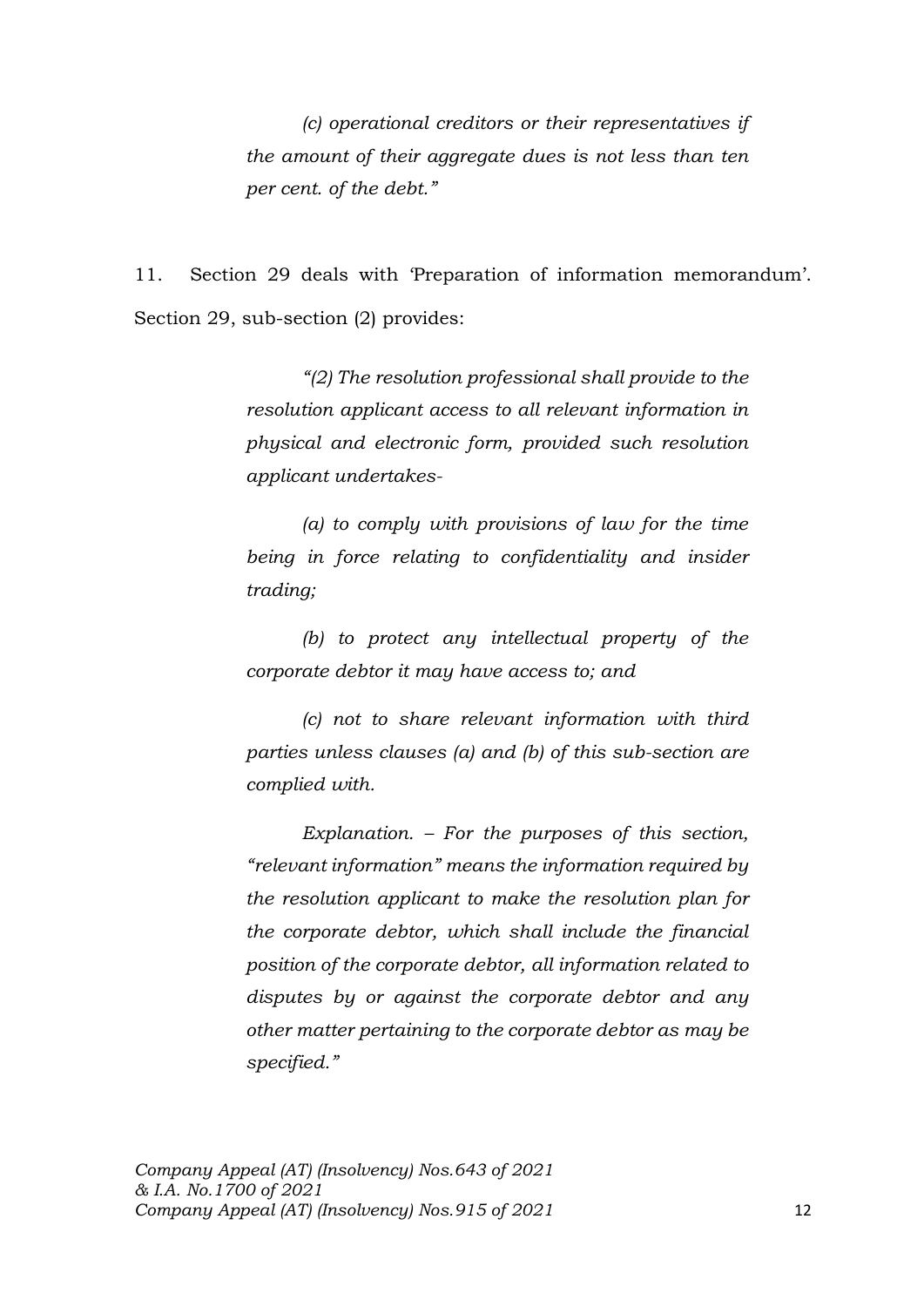12. Section 29, sub-section 2 sub-clause (a) provides that Resolution Applicant is to comply with provisions of law for the time being in force relating to confidentiality and insider trading and further the Resolution Applicant not to share relevant information with third parties unless clauses (a) and (b) of sub-section (2) of Section 29 are complied with.

13. After Resolution Plan is submitted the same is to be scrutinized by Resolution Professional and Resolution Professional is to examine each Resolution Plan and when Resolution Professional is satisfied that it complies with the requirements as laid down in Section 30, sub-section (2), he shall present it to the Committee of Creditors for approval. Sub-section (6) of Section 30 further provides that Resolution Professional shall submit the Resolution Plan as approved by the Committee of Creditors to the Adjudicating Authority. Section 31, sub-section (3), which deals with 'Approval of resolution plan' further provides:

*"(3) After the order of approval under sub-section (1), -*

*(a) the moratorium order passed by the Adjudicating Authority under section 14 shall cease to have effect; and* 

*(b) the resolution professional shall forward all records relating to the conduct of the corporate insolvency resolution process and the resolution plan to the Board to be recorded on its database."*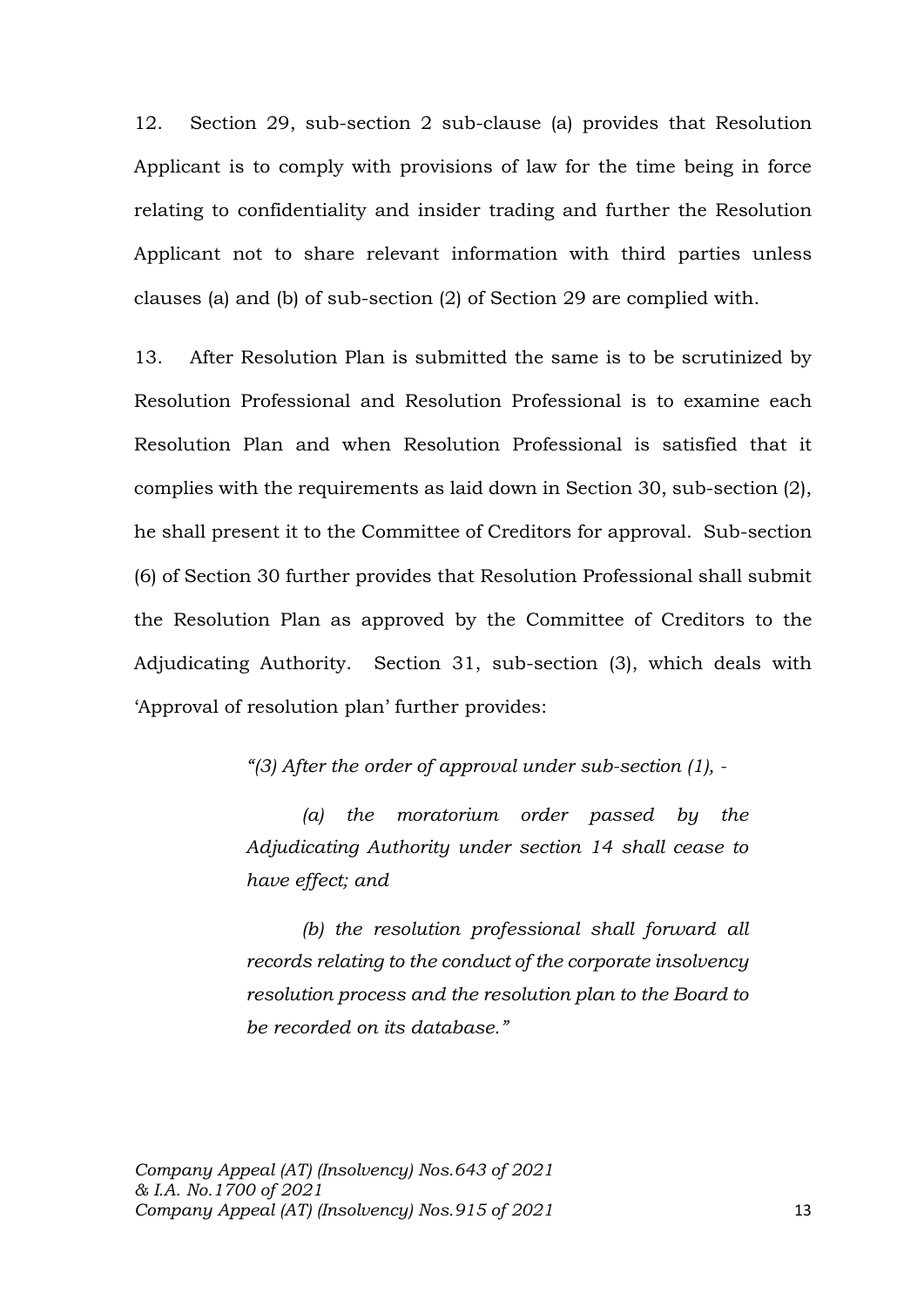14. We may also notice few Regulations of Process Regulation 2016, which are relevant for the present controversy. Regulation 35, subregulation (3) provides that Resolution Professional and registered valuers shall maintain confidentiality of the 'fair value' and the 'liquidation value'. Regulation 21 deals with 'Contents of the notice for meeting' of Committee of Creditors. Regulation 21, sub-regulation (3) provides that along with notice copies of all documents relevant to the matters to be discussed and the issues to be voted upon at the meeting shall be sent.

15. Certain provisions of Insolvency and Bankruptcy Board of India (Insolvency Professionals) Regulation, 2016 also need to be noticed. The First Schedule, which deals with 'Code of Conduct for Insolvency Professionals' in Item No.21 under the heading 'Confidentiality' provides as follows:

### *"Confidentiality.*

*21. An insolvency professional must ensure that confidentiality of the information relating to the insolvency resolution process, liquidation or bankruptcy process, as the case may be, is maintained at all times. However, this shall not prevent him from disclosing any information with the consent of the relevant parties or required by law."*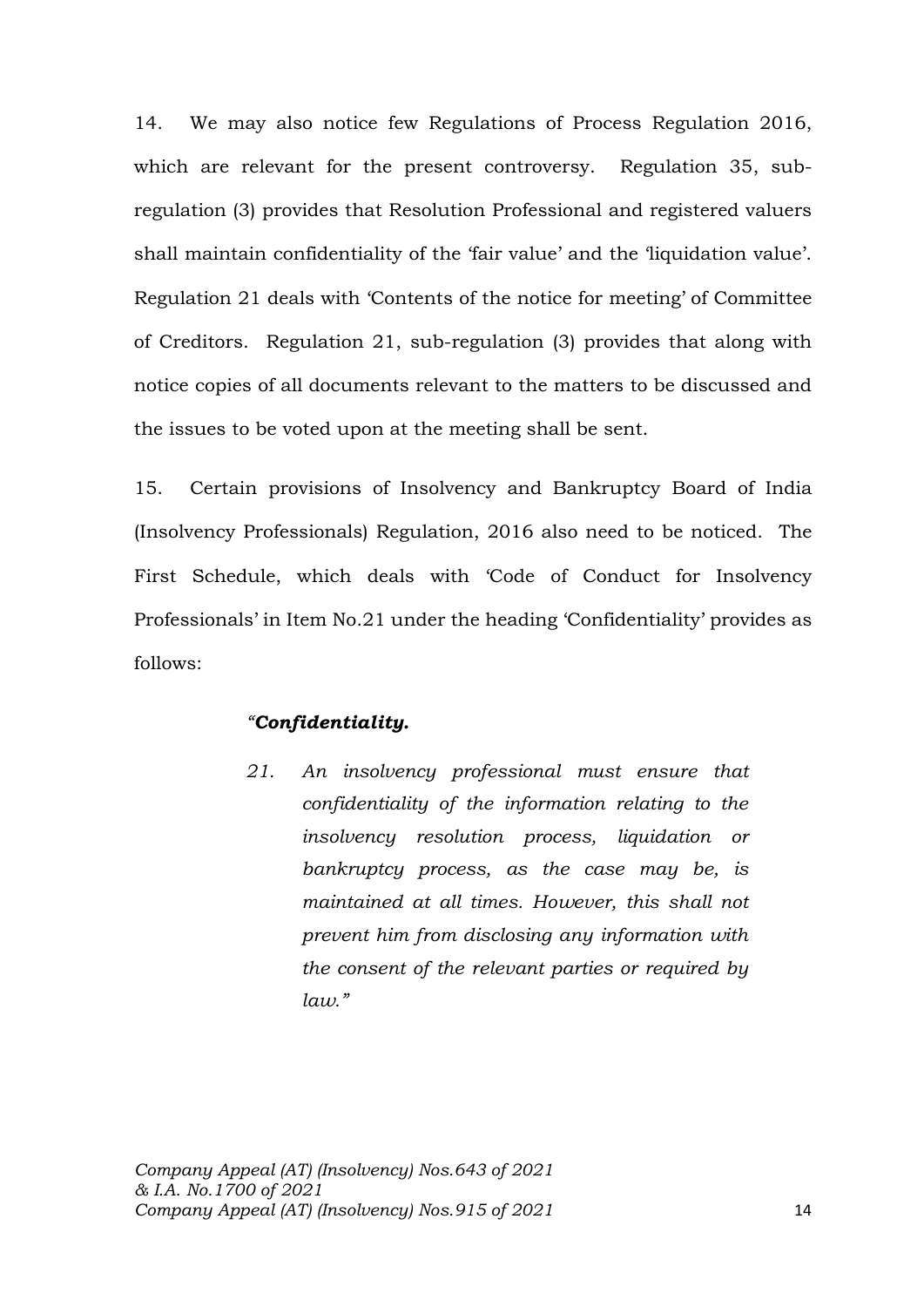16. From the above, it is clear that an Insolvency Professional must ensure that confidentiality of the insolvency resolution process, liquidation or bankruptcy process, as the case may be, is maintained at all times. However, this shall not prevent him from disclosing any information with the consent of the relevant parties or required by law.

17. Since Section 24 of the IB Code read with Regulation 21 (3) (iii) of Process Regulation 2016, makes it clear that all Members, who were to participate in the meeting of the Committee of Creditors had to be provided copies of all relevant documents. Thus, the entitlement of copy of documents during the CIRP is for only those who are to participate in CIRP. As per Section 24 of the Code, Operational Creditors or their representatives, if the amount of their aggregate dues is not less than 10% of the debt, are also entitled for notice of meeting of Committee of Creditors. Thus, the category of creditors including the Members of the suspended Board of Directors or the partners of the corporate persons, who are entitled to participate in the meeting of the Committee of Creditors are entitled to receive copies of all documents.

18. Hon'ble Apex Court had occasion to consider these provisions of Code and the Regulations in context of right to have access to Resolution Plan by erstwhile/ suspended Board of Directors of the Corporate Debtor in *(2019) 20 SCC 455 – Vijay Kumar Jain vs. Standard Chartered Bank and Ors.* The Hon'ble Supreme Court held that Members of suspended Board are entitled to participate in the meeting of Committee of Creditors.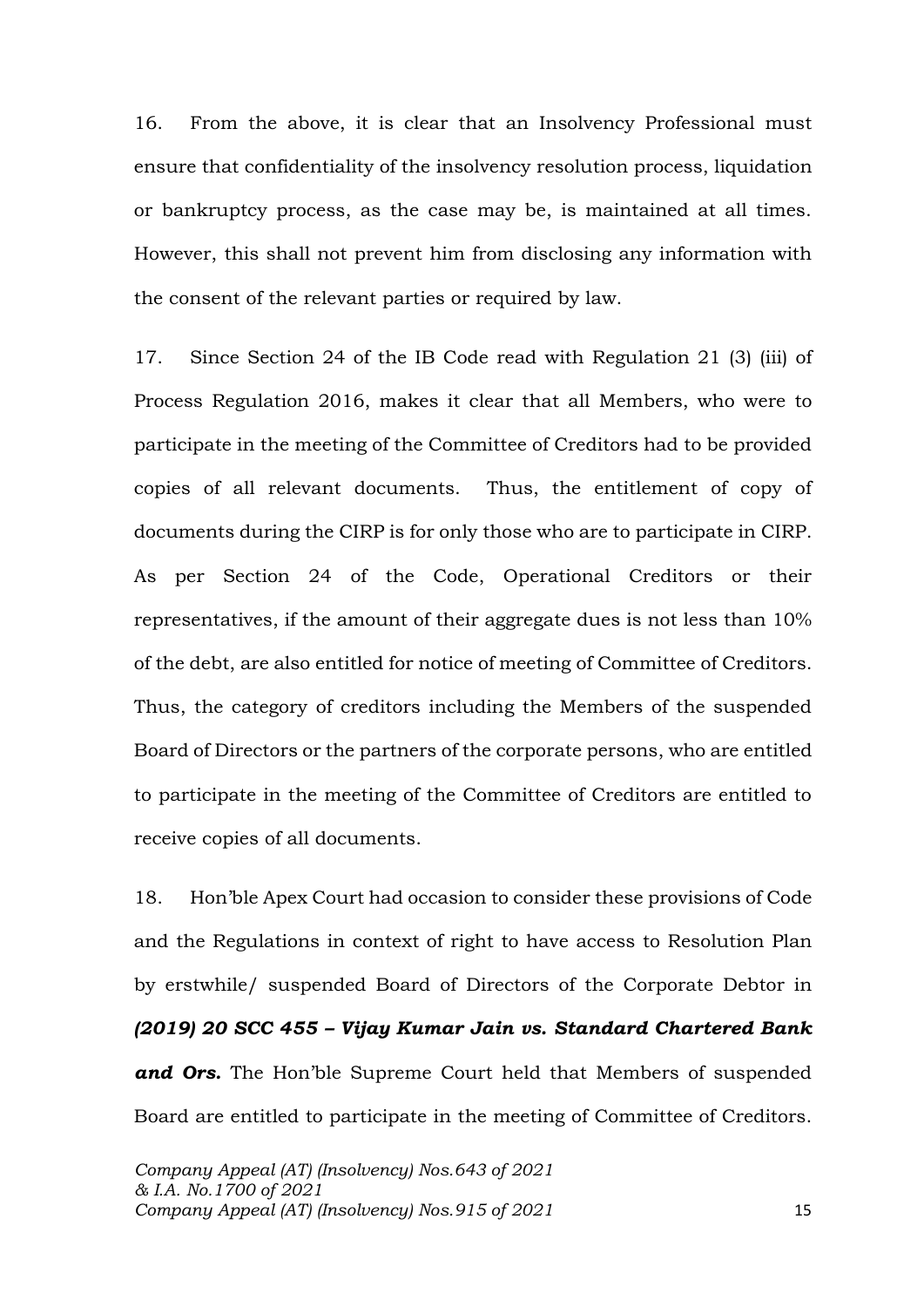They are also entitled to be given a copy of Resolution Plan before such meetings are held. In paragraph 16 of the judgment, following has been laid down:

> *"16. This statutory scheme, therefore, makes it clear that though the erstwhile Board of Directors are not members of the Committee of Creditors, yet, they have a right to participate in each and every meeting held by the Committee of Creditors, and also have a right to discuss along with members of the Committee of Creditors all resolution plans that are presented at such meetings under Section 25(2)(i). It cannot be gainsaid that operational creditors, who may participate in such meetings but have no right to vote, are vitally interested in such resolution plans, and must be furnished copies of such plans beforehand if they are to participate effectively in the meeting of the Committee of Creditors. This is for the reason that under Section 30(2)(b), repayment of their debts is an important part of the resolution plan qua them on which they must comment. So the first important thing to notice is that even though persons such as operational creditors have no right to vote but are only participants in meetings of the Committee of Creditors, yet, they would certainly have a*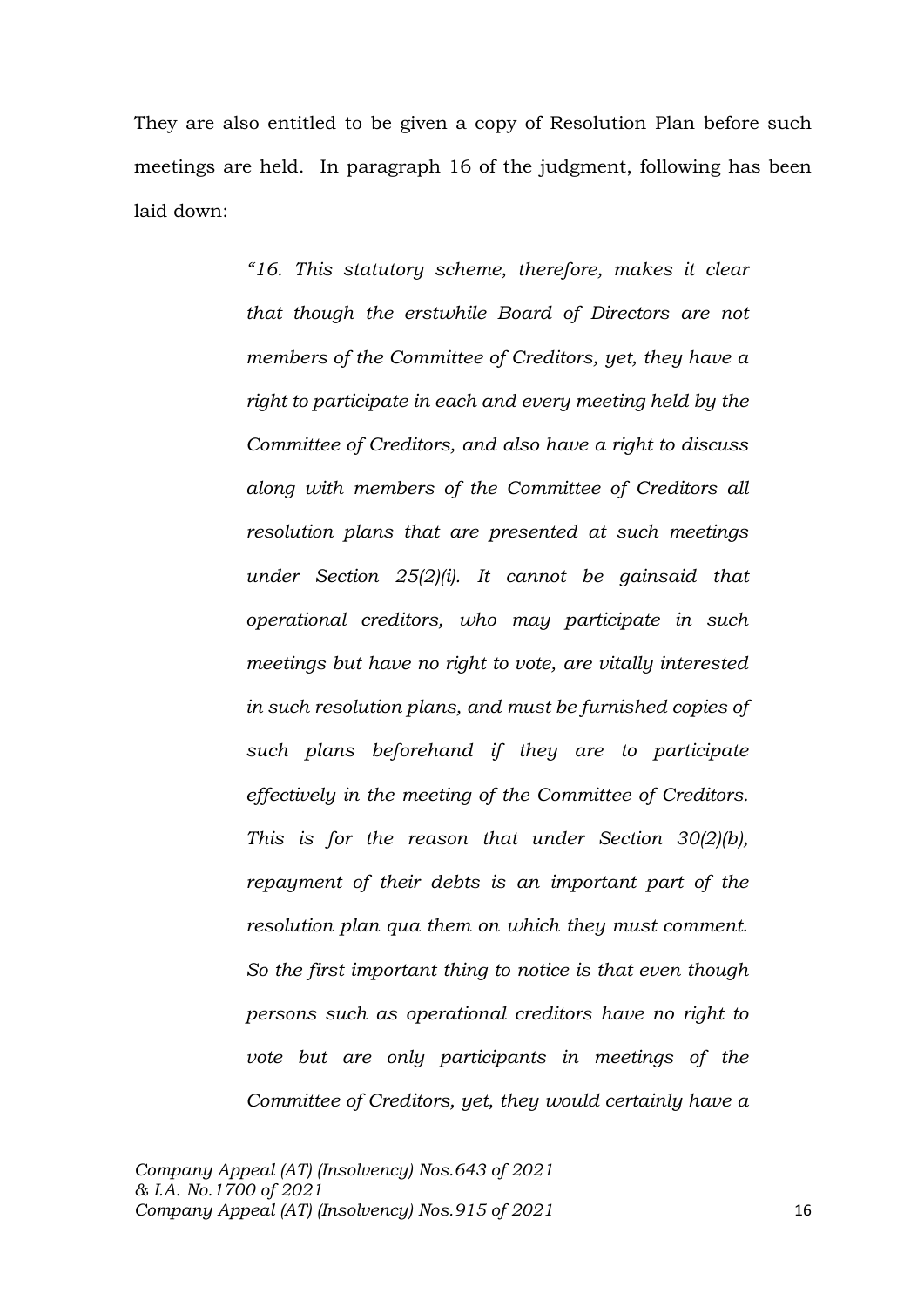*right to be given a copy of the resolution plans before such meetings are held so that they may effectively comment on the same to safeguard their interest."*

19. The Appellant before us being not entitled to participate in the meeting of Committee of Creditors, they during the CIRP were not entitled for copy of Resolution Plan. As noted above, the Resolution Plan has been approved by the Committee of Creditors and was filed by the Resolution Professional before the Adjudicating Authority, which resulted ultimately in approval of the Resolution Plan by order dated 22nd June, 2021. The learned Counsel for the Respondents as well as the Appellant have referred to the judgment of this Tribunal in *Committee of Creditors of Meenakshi Energy Ltd. vs. Consortium of Prudent ARC Limited & Vizag Minerals and Logistics P Ltd.* in *Company Appeal (AT) (CH) (Insolvency) No. 166 of 2021* decided on 25.10.2021. Paragraph 111 of the judgment has been referred to, which deals with confidentiality of the Plan in following manner:

> *"111. In fact, the 'Resolution Plan' furnished by one or the other 'Resolution Applicant' is a 'confidential' one and it cannot be disclosed to any 'Competing' 'Resolution Applicant' nor any view can be taken or objection can be asked for from other 'Resolution Applicants' in regard to one or the other 'Resolution Plan'. It cannot be lost sight of that the conduct of 'Resolution Professional' is*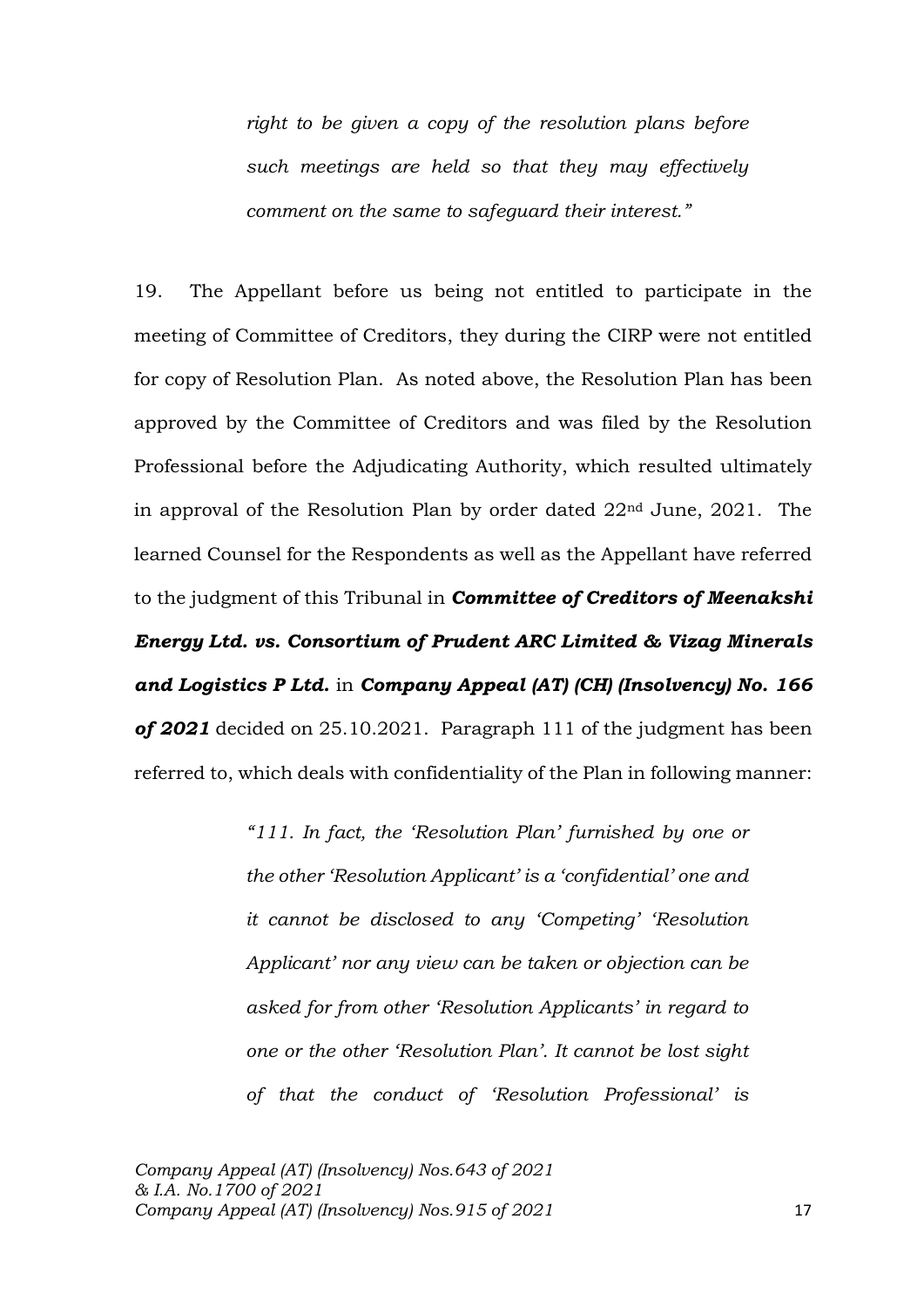*important in deciding whether he is guilty of 'Misfeasance' or 'Fraud' or any other 'Serious Irregularity' in the preparation of 'Resolution Plan'. As a matter of fact, the 'Resolution Plan' 'is confidential in nature'. No wonder, the Resolution Professional is to act in an expeditious fashion. In short, an 'Insolvency Professional' is to perform his duties by facing challenges that he come across during CIRP."*

20. The above proposition laid down by this Tribunal clearly states that Resolution Plan furnished by one or other Resolution Applicant is a confidential one and cannot be disclosed to any competing Resolution Applicant. The Resolution Plan has been held to be confidential in nature. The above observations were in reference to CIRP proceeding and this Tribunal in the above case had no occasion to consider the situation where Appellant who is aggrieved by the order of the Adjudicating Authority of approving the Resolution Plan is claiming the copy of the Resolution Plan. The judgment of the Hon'ble Supreme Court in Vijay Kumar Jain (supra) as noticed above was also the judgment dealing with entitlement of Resolution Plan during the CIRP proceeding. The question which has arisen in the present proceeding is as to whether the Resolution Plan after it being approved by the Adjudicating Authority, still continues to be a confidential document, so as to deny access to any of the claimants. In this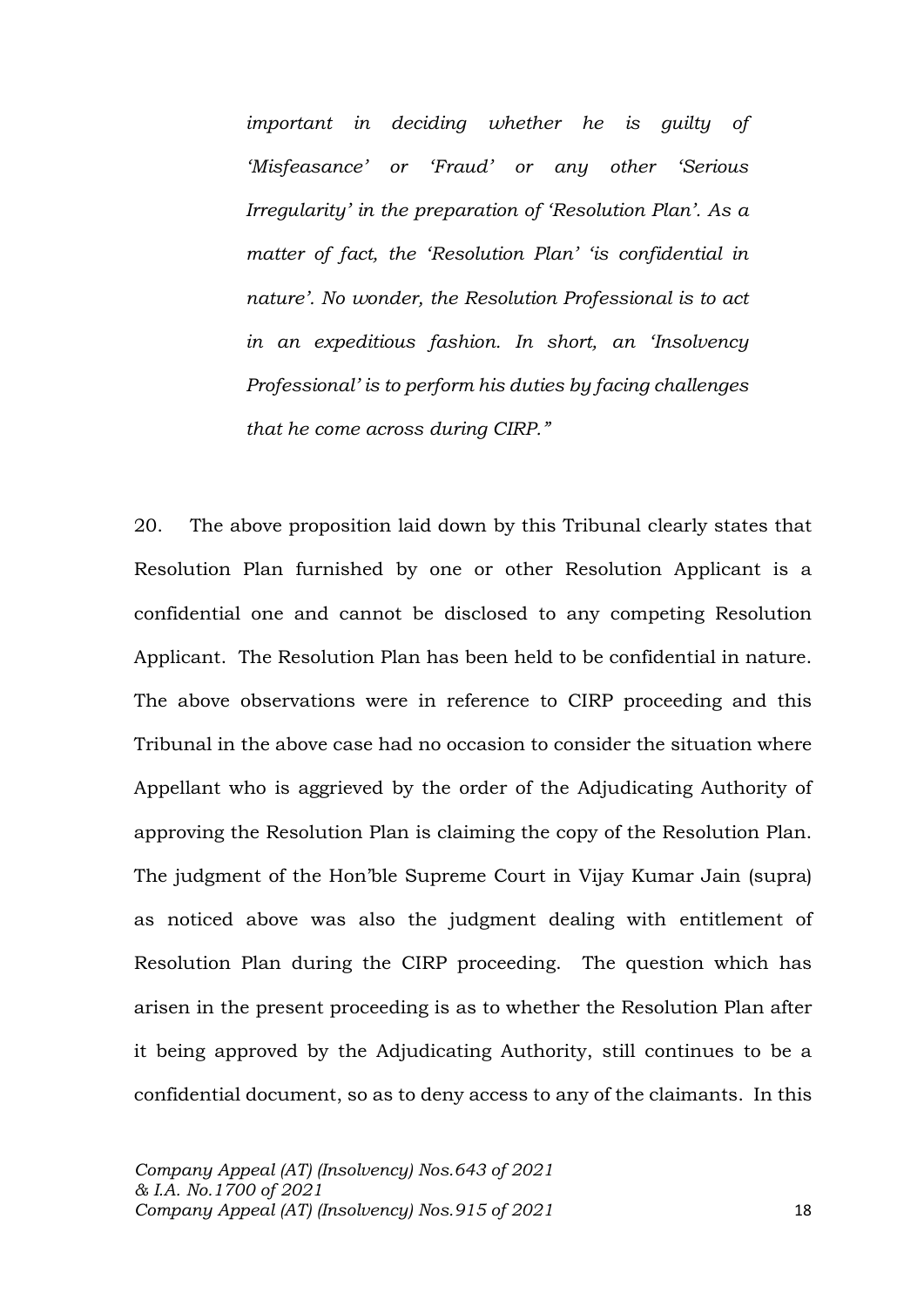context, we need to notice NCLT Rules, 2016. Part XIV of the Rules deals with 'Inspection of Record'. Rule 114, which is relevant in the present case provides as follows:

> *"114. Inspection of the records.- (1) The parties to any case or their authorised representative may be allowed to inspect the record of the case by making an application in writing to the Registrar and by paying the fee prescribed thereof.*

> *(2) Subject to such terms and conditions as may be directed by the President by a general or special order, a person who is not a party to the proceeding, may also be allowed to inspect the proceedings after obtaining the permission of the Registrar in writing.*

21. Sub-rule (1) of Rule 114 provides that parties to any case or their authorised representative may be allowed to inspect the record of the case. Sub-rule (2) of Rule 114 provides that a person, who is not a party to the proceeding, may also be allowed to inspect the proceeding after obtaining the permission of Registrar in writing. When inspection is given to the parties or any person, who is not a party with the permission of Registrar to inspect the record, the record to be inspected shall obviously contains the Resolution Plan submitted by Resolution Professional to the Adjudicating Authority. When Resolution Plan is submitted to the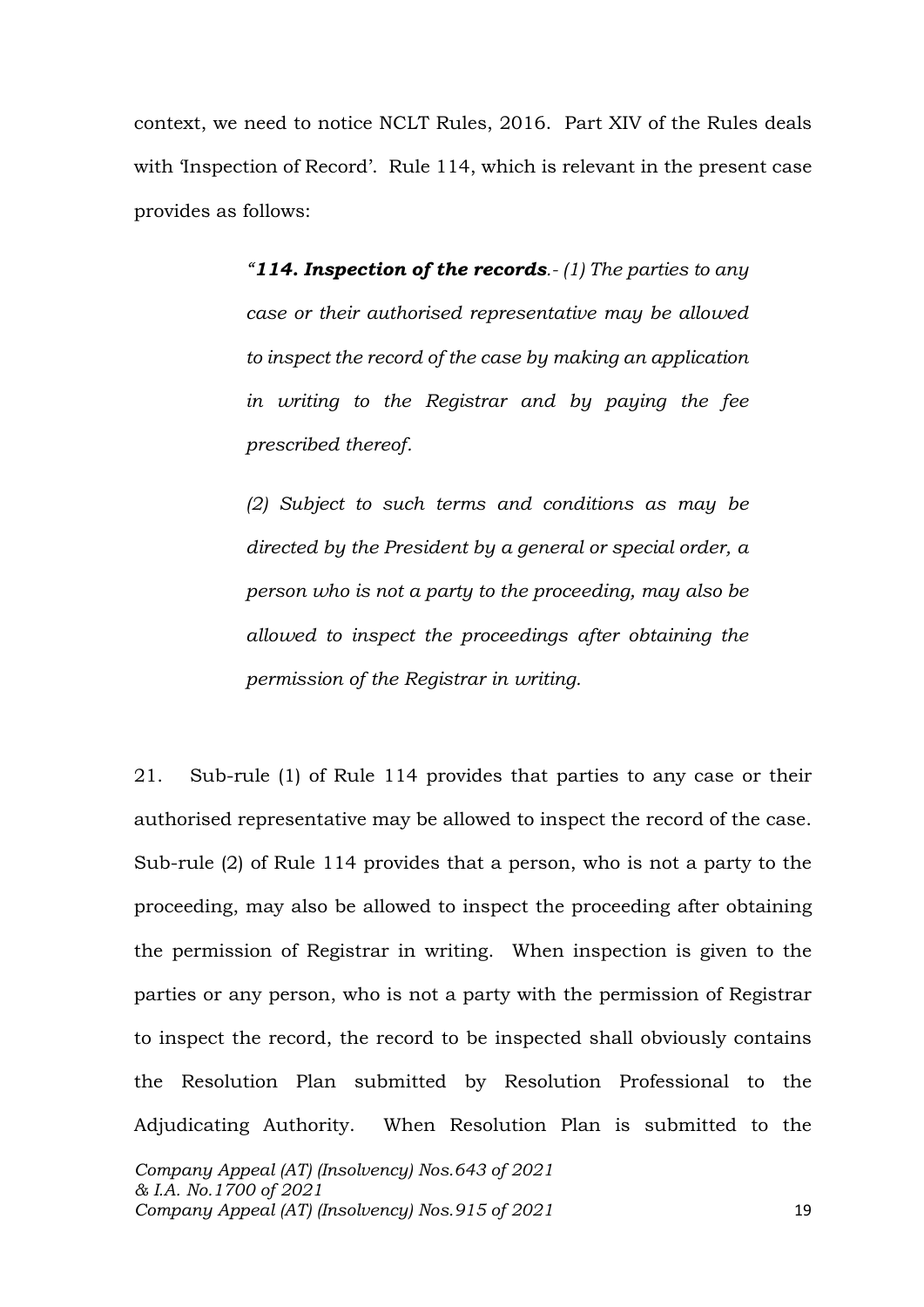Adjudicating Authority with an Application to accept the Plan, the Application as well as Plan is on the record of the case or proceeding and then right to inspection is granted statutorily, we do not accept the submission of learned Counsel for the Respondents that Resolution Plan still remains confidential documents after it is made part of the record or proceeding of the Adjudicating Authority.

22. When inspection is permitted of record of the Adjudicating Authority, obviously inspection can very well be made of the Resolution Plan, which is part of the proceedings before the Adjudicating Authority. Section 117 of the NCLT Rules, 2016 deals with 'Mode of inspection'. Sub-rule (3) of Rule 117 provides that note of any record can also be taken in pencil by a person inspecting the record.

23. Our above conclusion also fully finds support by provision of Section 31, sub-section (3) of IB Code, which provides that Resolution Professional after approval of Resolution Plan shall forward all records relating to the conduct of the corporate insolvency resolution process and the resolution plan to the Board to be recorded on its database.

24. Learned Counsel for Respondent No.4 in the context of Section 31, sub-section (3) submits that records are forwarded to the Board not for publication and limited purpose of the Board is to publish such information, data, research studies and other information as may be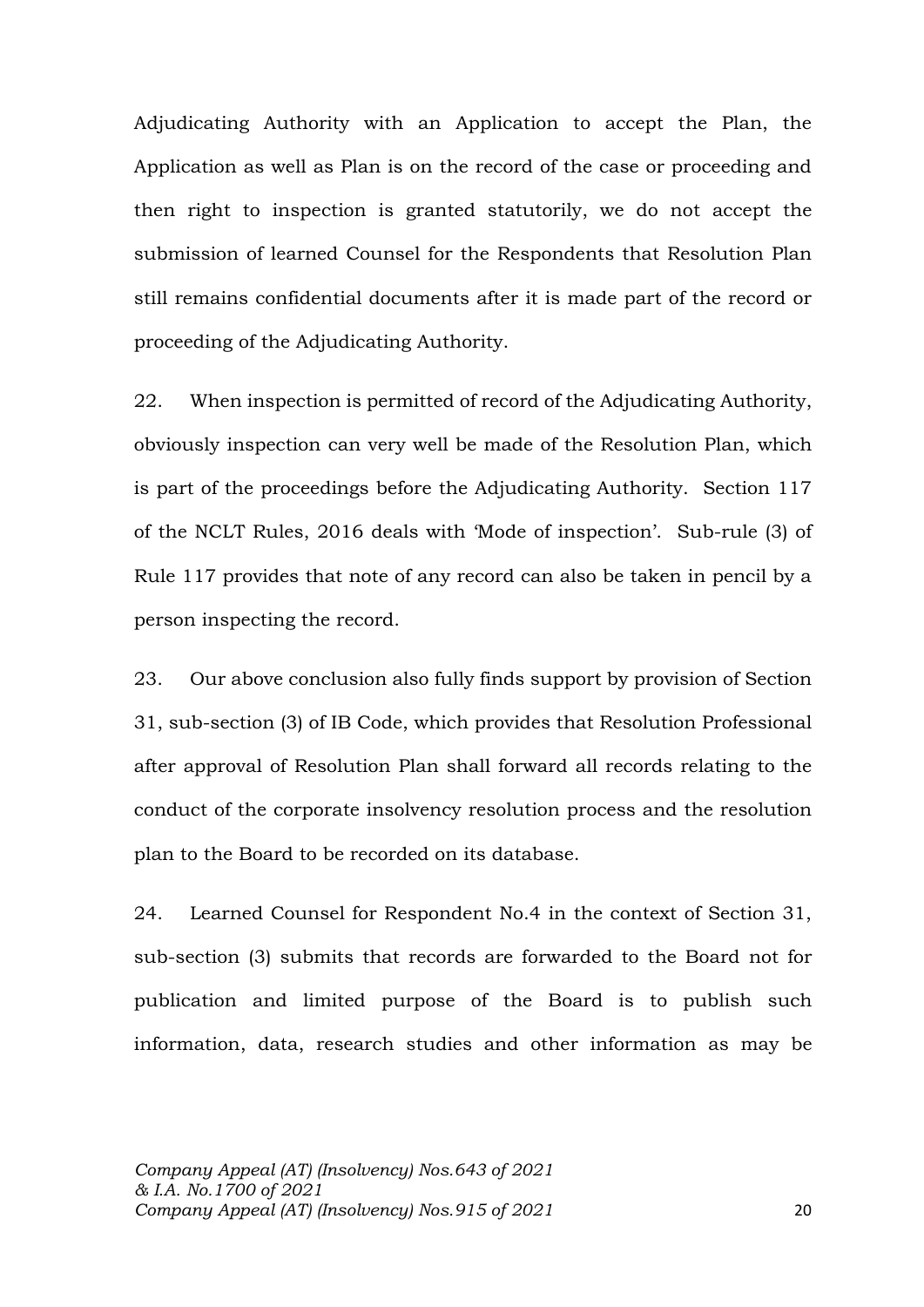specified by Regulations. Reference has been made to Section 196(1)(i) of the IB Code, which is to the following effect:

> *"196(1)(i) publish such information, data, research studies and other information as may be specified by regulations;"*

25. Section 196, sub-section (1) deals with 'Powers and functions of the Board'. Sub-clause (h) of sub-section (1) empowers the Board to "*call for any information and records from the insolvency professional agencies, insolvency professionals and information utilities*". The power of the Board is thus also to call for any record from the Insolvency Professional, which may also include the Resolution Plan. Sub-clause (k) further empowers the Board to collect and maintain records relating to insolvency and bankruptcy cases and disseminate information relating to such cases. We, thus, are of the view that sending of the records by the Resolution Professional to Board as contemplated by Section 31 sub-section (3) is not only for proper data research studies only and the records and information can be recorded in its database and also can be published. The above scheme of the Code also indicates that after Resolution Plan is submitted to the Adjudicating Authority and it is approved by the Adjudicating Authority, it no longer remains a confidential document, so as to preclude Regulator and other persons from access the said document.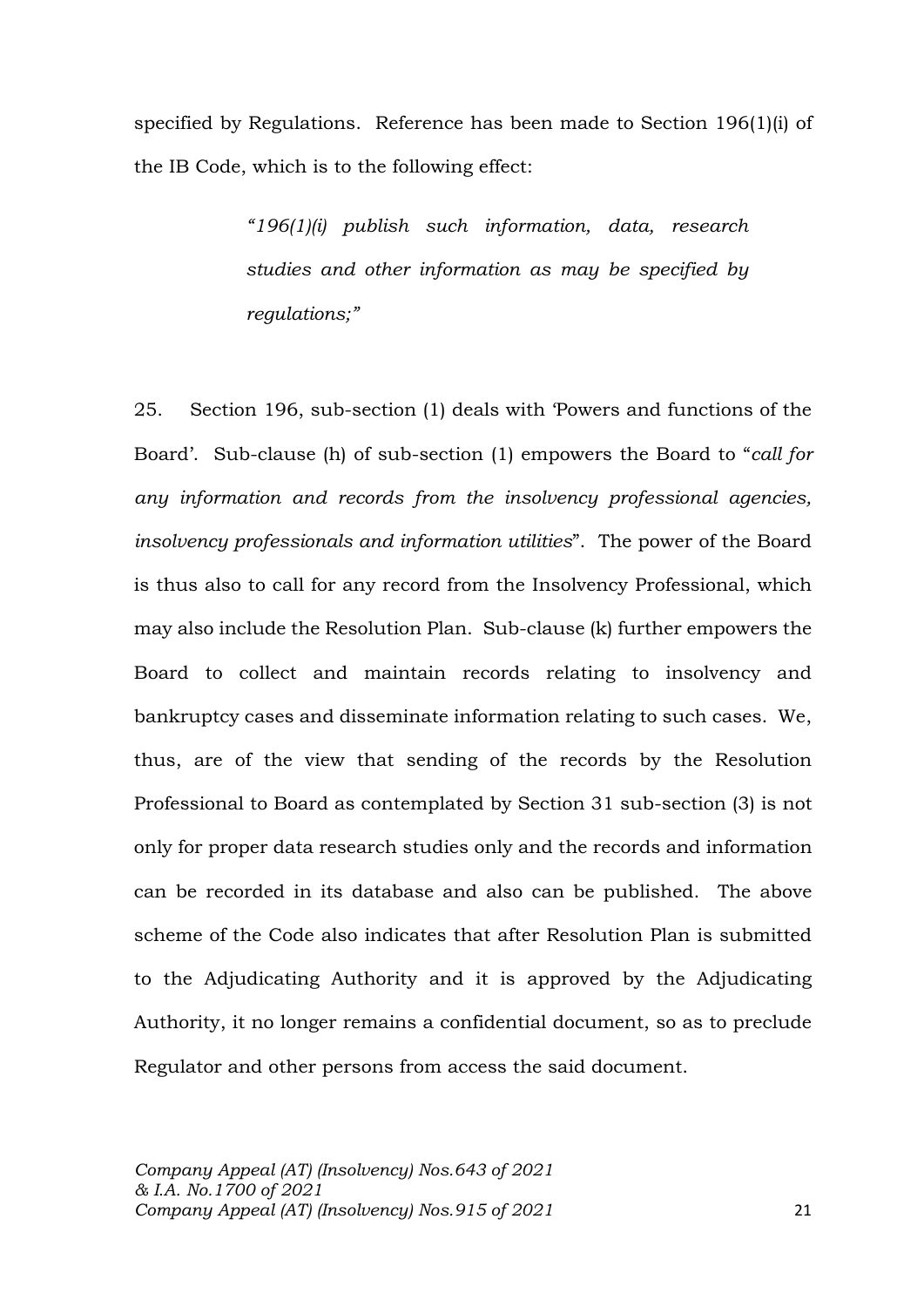26. We thus do not accept the submission of learned Counsel for Respondent No.4 that Resolution Plan even after approval, is a confidential document and cannot be disclosed to a claimant.

27. There is one more reason due to which we are of the view that the Appellant who has challenged a Resolution Plan in this Tribunal is entitled to know the contents of the Resolution Plan to effectively prosecute his Appeal. We may refer to Section 61, sub-section (3) of the Code in this context, which is to the following effect:

> *"61 (3) An appeal against an order approving a resolution plan under section 31 may be filed on the following grounds, namely: –*

> *(i) the approved resolution plan is in contravention of the provisions of any law for the time being in force;*

> *(ii) there has been material irregularity in exercise of the powers by the resolution professional during the corporate insolvency resolution period;*

> *(iii) the debts owed to operational creditors of the corporate debtor have not been provided for in the resolution plan in the manner specified by the Board;*

> *(iv) the insolvency resolution process costs have not been provided for repayment in priority to all other debts; or*

> *(v) the resolution plan does not comply with any other criteria specified by the Board."*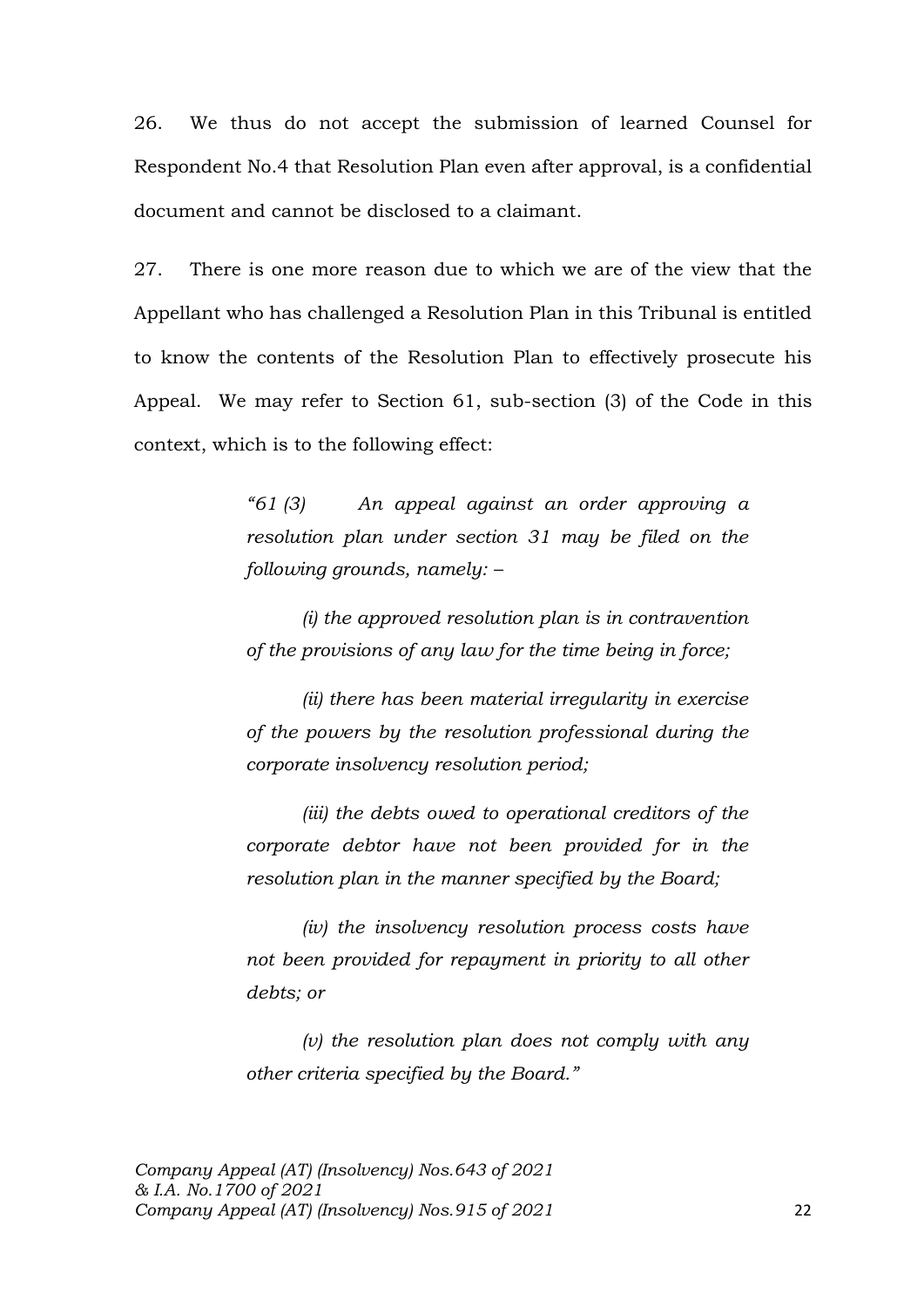28. When the right to Appeal on the ground enumerated in sub-section (3) of Section 61 is provided, unless the Appellant is aware of the contents of the Resolution Plan, how he will be able to satisfy the Appellate Court that the grounds enumerated in sub-section (3) of Section 61 are made out in reference to approval of the Resolution Plan. The provision of Section 61, sub-section (3) reaffirms our view that after approval of the Resolution Plan, Resolution Plan does not remain a confidential document, so as to deny its perusal to a claimant, who is aggrieved by the Plan and has come up on the Appeal. We, thus, are of the view that Resolution Plan after its approval by the Adjudicating Authority is no more a confidential document, so as to deny access to even a claimant. It is true that the Resolution Plan even though it is not a confidential document after its approval, cannot be made available to each and to anyone who has no genuine claim or interest in the process. On various grounds the access to Resolution Plan even if it is not a confidential document, after approval can be denied in proper and appropriate cases.

29. Now coming back to the facts of the present case, as submitted by the learned Counsel for the Respondent No.4 that there are more than 20,000 Operational Creditors apart from Financial Creditors and other stakeholders. We have noticed above that before the Adjudicating Authority, Applications were filed by several Applicants including National Aviators' Guild, Jet Aircraft Maintenance Engineers Welfare Association, Bhartiya Kamgar Sena, Jet Airways Cabin Crew Association etc. before the